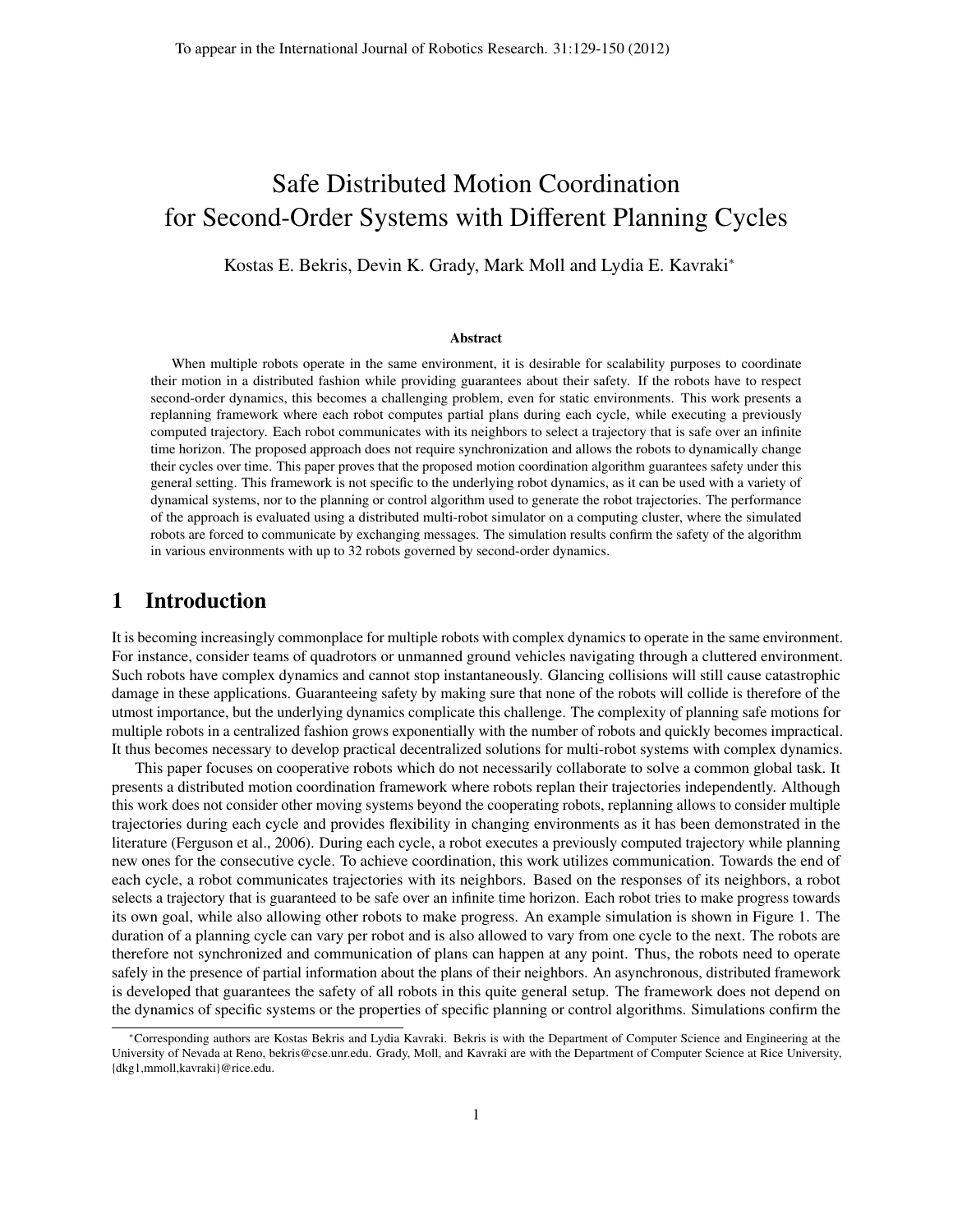safety of the approach under different setups for up to 32 second-order, car-like and airplane-like systems, which have a combined total of 160 degrees of freedom.

## 1.1 Background

Safety Safety issues for dynamical systems have been studied for many years. Collision-free states that inevitably lead to collisions, regardless of which controls are applied, have been referred to as Obstacle Shadows (Reif and Sharir, 1985), Regions of Inevitable Collision (LaValle and Kuffner, 2001), or Inevitable Collision States (ICS) (Fraichard and Asama, 2004). Efforts to deal with ICS resulted in conservative approximations of ICS sets (Fraichard and Asama, 2004), integration of these approximations with replanning schemes (Petti and Fraichard, 2005) and ICS checkers for various systems (Martinez-Gomez and Fraichard, 2009). The same line of research also provided the following criteria for motion safety (Fraichard, 2007):

- (i) a robot must consider its dynamics,
- (ii) a robot needs to reason about the environment's future behavior, and
- (iii) reason over an infinite-time horizon.

These efforts to characterize ICS sets, however, have not dealt with coordinating robots as the current paper does.

Myopic Approaches A class of methods that can enable a robot to avoid collisions for unknown or dynamic environments are classified as myopic (or reactive) methods. Such methods include the Dynamic Window Approach (Fox et al., 1997; Brock and Khatib, 1999) and Velocity Obstacles (Fiorini and Shiller, 1998; Large et al., 2005). Many of the popular myopic methods do not satisfy the three criteria for motion safety specified in the previous paragraph (Fraichard, 2007). Experimental comparisons have also shown the practical importance of reasoning about ICS in the context of myopic approaches (Martinez-Gomez and Fraichard, 2009). Among myopic methods, path deformation techniques compute a flexible path that is adapted on the fly so as to avoid moving obstacles (Lamiraux et al., 2004; Yang and Brock, 2010), but they do not deal with the ICS issue. The work on Reciprocal Velocity Obstacles (RVOs) (Van den Berg et al., 2008) and Optimal Reciprocal Collision Avoidance (ORCA) (Van den Berg et al., 2009) involves multiple agents which simultaneously avoid collisions one with another and with obstacles. RVOs and ORCA can be used to simulate thousands of moving agents without collisions and achieve this objective without communication. Acceleration-Velocity Obstacles (AVOs) (Van den Berg et al., 2011), as the name suggests, extend RVOs by reasoning over second-order dynamics. While very efficient in practice, ORCA requires to set the preferred velocity to zero in order to guarantee collision avoidance without any communication between the agents. Collisions and deadlocks may also still arise in the recently proposed Hybrid Reciprocal Velocity Obstacles (Snape et al., 2011), although it may require many agents to observe collisions in practice. A related approach (Lalish and Morgansen, 2008) deals with second-order models of a planar unicycle but does not provide guarantees in the presence of obstacles.

Multi-robot coordination has also been approached from a control-theoretic point of view. In many such approaches, obstacles other than the robots themselves are usually ignored. Air-traffic control is an application where such approaches have been applied. For instance, hybrid control methods (Tomlin et al., 1998) provided policies with safety guarantees (Ghosh and Tomlin, 2000; Tomlin et al., 2001). More recent work on conflict resolution in multi-vehicle



Figure 1: A sample run in an "intersection" environment (left to right). Each robot is trying to reach a different goal location without colliding with other robots. Links show communicating robots at each time step.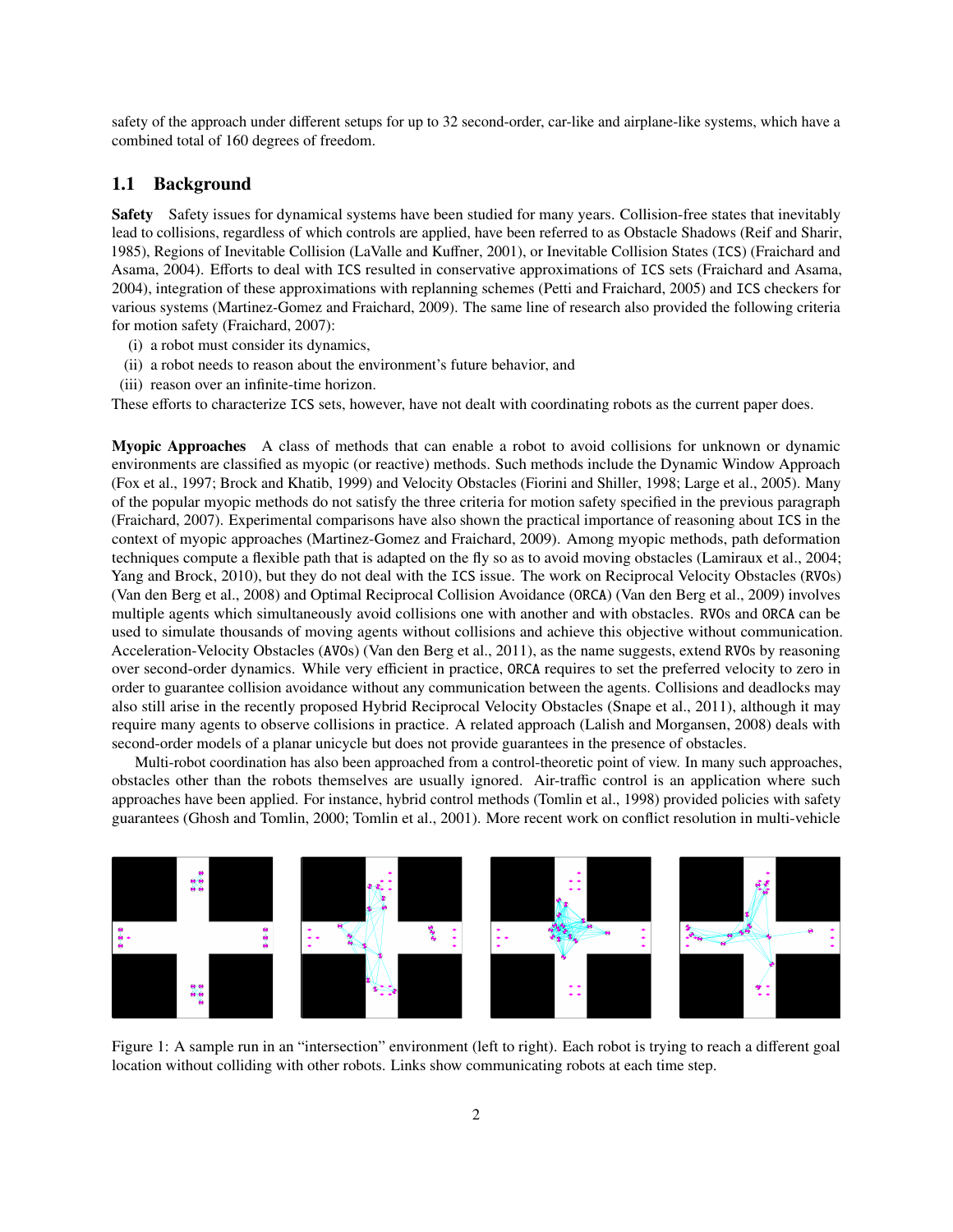systems focused on decentralized, communication-less solutions (Pallottino et al., 2007). Under some assumptions, such policies (Pallottino et al., 2007) guarantee not only safety, but can also provide arguments regarding liveness. Liveness means that the solution will not result in a deadlock or a livelock and that the approach can eventually solve the problem. These methods, however, can guarantee liveness only under certain sparseness assumptions for the goals of individual robots. Hybrid control architectures have also been integrated with prioritized schemes to resolve local conflicts but without liveness guarantees (Azarm and Schmidt, 1997). The paradigm of navigation functions (Rimon and Koditschek, 1992) has led to the development of decentralized feedback control strategies (Dimarogonas and Kyriakopoulos, 2007; Loizu et al., 2004), including techniques for aircraft-like vehicles (Roussos et al., 2010). There are also methods that utilize a receding horizon approach (Li and Cassandras, 2006; Du Toit and Burdick, 2010) or solutions to mixed integer linear programs (Pallotino et al., 2004; Earl and D'Andrea, 2005).

Predictive Approaches In this paper, and in contrast with the above myopic approaches, the focus is on *planning* directly safe paths. Planning has a longer horizon than myopic methods so it does not get stuck in local minima as easily and extends to higher degrees-of-freedom systems. Multi-robot planning can be addressed either with coupled or decoupled approaches. *Coupled* approaches guarantee completeness but with an exponential dependence on the number of robots. Robot networks can utilize coupled planners opportunistically by using them to plan for each connected component of ad-hoc communication networks (Clark et al., 2003). This work did not consider, however, second-order systems or the ICS challenge. *Decoupled* approaches allow robots to compute their own paths and then resolve conflicts. They are usually incomplete but can compute solutions orders of magnitude faster than coupled alternatives. In prioritized planners, high priority robots are considered moving obstacles that must be avoided by lower priority ones (Erdmann and Lozano-Pérez, 1987). The choice of priorities has an impact on solution quality (Van den Berg and Overmars, 2005), and searching the space of priorities can improve performance (Bennewitz et al., 2002). Another decoupled approach tunes the velocities of robots along precomputed paths (Kant and Zucker, 1986; O'Donnell and Lozano-Perez, 1989). Recent variants compute collision-free trajectories for systems with dynamics (Peng and Akella, 2005). Coordination graphs can provide safety and reduce the occurrence of deadlocks (Li et al., 2005; Bekris et al., 2007). Multi-robot planning has also been cast as a search problem in a dynamically changing maze (Lumelsky and Harinarayan, 1997). While most of the above approaches optimize a scalar function, it has been argued that Pareto-optimal solutions may be more appropriate. A characterization of such solutions for multi-robot planning has been provided in the related literature (LaValle and Hutchinson, 1998).

The work in this paper uses a decoupled approach, but in contrast to velocity tuning, it weakly constraints the motion of a robot before considering interactions with neighbors since it considers multiple alternative paths for each robot at each cycle. At the same time, it does not impose a predefined priority to the robots. Instead, robots respect their neighbors in a way that emerges naturally from the lack of a synchronized operation.

Reasoning about safety during the planning process allows a planner to focus on the safe part of the state space. In this work planning and replannning with second-order dynamics is achieved using a sampling-based tree planner (LaValle and Kuffner, 2001; Hsu et al., 2002; Bekris and Kavraki, 2007). Alternatives for the planning process could include, among others, navigation functions (Dimarogonas and Kyriakopoulos, 2007; Philippsen et al., 2008) and lattice-based approaches (Pivtoraiko et al., 2009; Likhachev and Ferguson, 2009).

The literature on contingency planning in static environments shows that braking maneuvers are sufficient to provide safety and were used within a control-based scheme (Wikman et al., 1993) and in sampling-based replanning (Bruce and Veloso, 2006; Bekris and Kavraki, 2007). In the case of dynamic environments most of the existing work considers a relaxation of ICS. For instance, the notion of τ-safety was used in a real-time kinodynamic planner for dynamic environments (Frazzoli et al., 2002). The  $\tau$ -safety notion guarantees no collision for  $\tau$  seconds in the future for each node of a sampling-based tree but it does not reason over an infinite-time horizon. A kinodynamic sampling-based planner was tested on real air-cushioned robots moving in dynamic environments, where an escape maneuver was computed when the planner failed to find a complete trajectory to the goal (Hsu et al., 2002). Learning-based approximations of an ICS set can also be found (Kalisiak and Van de Panne, 2007), as well as approximations for computing space×time space obstacles (Chan et al., 2008). Other works focus on the interaction between planning and the sensing limitations of a robot, and point out that it is necessary to limit planning within the robot's visibility region, since the visibility boundary may be hiding moving obstacles (Alami et al., 2002; Vatcha and Xiao, 2008).

The current paper extends earlier work of the authors (Bekris et al., 2009), who pursued the integration of a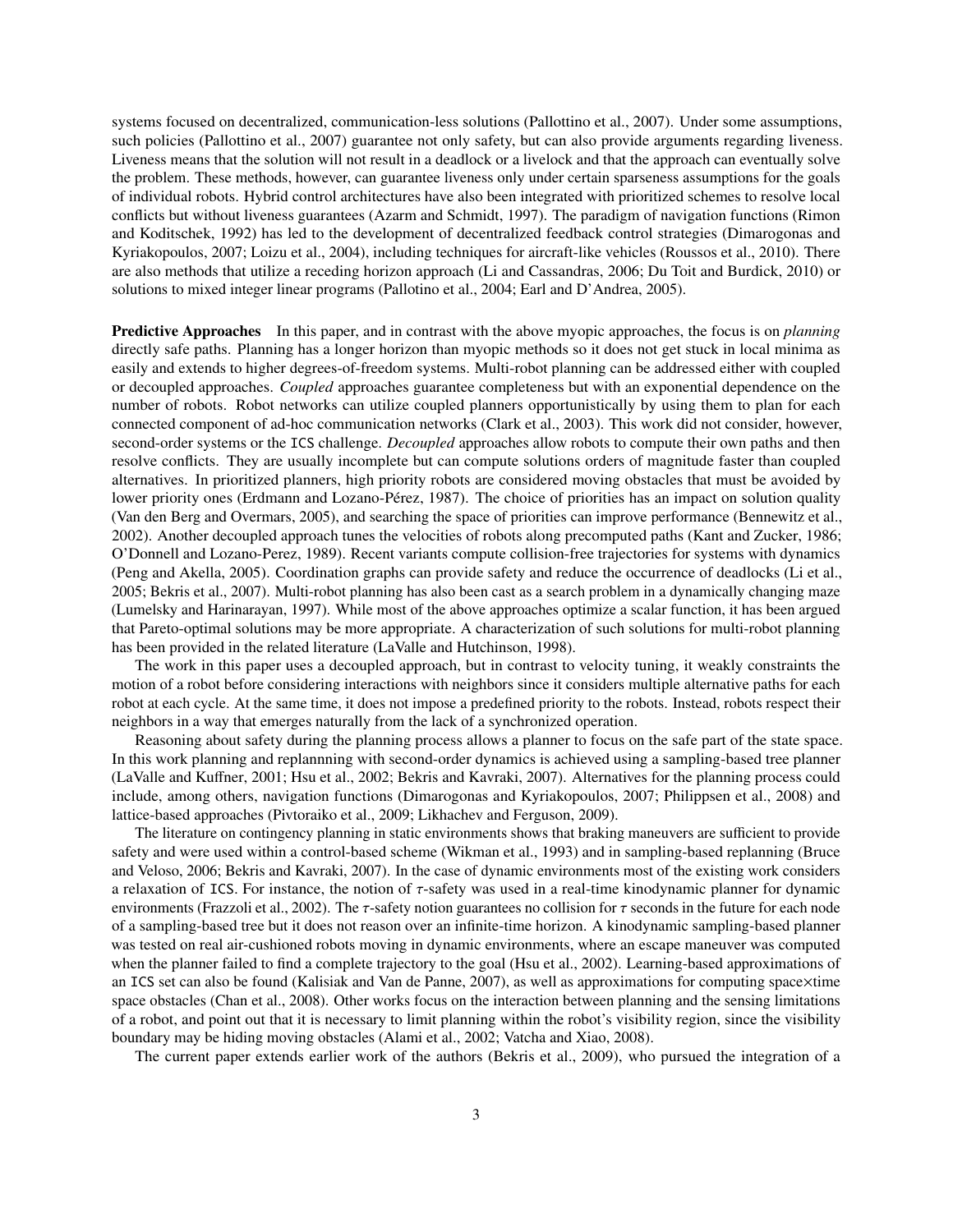kinodynamic sampling-based planner with ICS avoidance schemes (Bekris and Kavraki, 2007) to safely plan for multiple robots that formed a network and explored an unknown environment. In the previous work, the robots followed a synchronous planning operation, which simplified the coordination process. It also extends the most recent work along this direction (Grady et al., 2011) as described in the next section.

In summary, myopic and predictive approaches exhibit different characteristics. On one hand, myopic approaches are closer to achieving real-time behavior as they can provide updated control inputs with high frequency. Nevertheless, most of these methods are designed for specific systems and while they exhibit very good behavior for the systems they have been designed for, they cannot be easily used for general dynamic models. Furthermore, in the context of motion coordination, they tend to minimize the information needed in order to achieve collision avoidance. On the other hand, predictive methods can indeed utilize general dynamic models but require longer computation times to return an updated plan for a system. Due to a longer horizon, they are typically able to better avoid local minima in the planning process compared to myopic alternatives.

## 1.2 Contributions

The paper deals with independent but communicating second-order robots that move to reach their destinations in an otherwise known environment. A general framework is presented that does not depend on specific robot dynamics. The framework is fully distributed and relies on communication between the robots where the robots' replanning cycles are not synchronized. Furthermore, the robots have no knowledge about their clock differences, and no access to a global clock. The framework is based on the exchange of contingency plans between neighboring robots that are guaranteed to be collision-free. While contingency plans have been used in the past to provide safety for individual agents (Hsu et al., 2002; Petti and Fraichard, 2005), this line of research shows the usefulness in communicating these plans in multi-robot scenarios and studies specifically the case where the robots are not synchronized. A proof that shows that the proposed scheme guarantees ICS avoidance is provided. The framework has been implemented on a distributed simulator, where each robot is assigned to a different processor and message passing is used to convey plans. The experiments consider various scenarios involving 2 to 32 robots and demonstrate that safety is indeed achieved in scenarios where collisions are frequent if the ICS issue is ignored. The experiments also evaluate the efficiency and the scalability of the approach.

This paper extends recent work by the authors (Grady et al., 2011) in several ways. Most significantly, this paper further generalizes the motion coordination algorithm to the case where the length of planning cycles is different per robot and can be changed dynamically. In short, the motion coordination algorithm described in this paper can guarantee safety with respect to both static obstacles and other agents for heterogeneous robots that can differ in almost any aspect: dynamics, planning algorithm, and planning cycle length. A new proof of safety is provided under these conditions. The motivation for allowing the planning cycles to change comes from work on replanning for individual robots that has shown that adapting the duration of cycles can provide completeness guarantees (Hauser, 2010). Secondly, this paper also improves the upper bound on the robots' velocity required for safety. The bound is now computed per robot depending on their varying dynamic cycle rather than globally. This allows robots to move at higher velocities. Thirdly, the algorithmic framework now includes a pairwise payoff scheme that allows neighboring robots to vote on several plans proposed by a robot, whereas in the previous work robots could only accept or reject one proposed plan. This change allows robots to choose plans that are locally sub-optimal, but closer to globally optimal. Finally, the simulation results have been significantly enhanced. They demonstrate that the motion coordination algorithm still maintains safety for robots with different and dynamic planning cycles. This paper also includes results for plane-like vehicles, which require more complex contingency maneuvers than the car-like vehicles considered previously.

# 2 Problem Statement

Consider robots operating in the same known workspace with static obstacles. Each robot *A* exhibits drift and must satisfy non-holonomic constraints expressed by differential equations of the form:

$$
\dot{x} = f(x, u), \quad g(x, \dot{x}) \le 0,\tag{1}
$$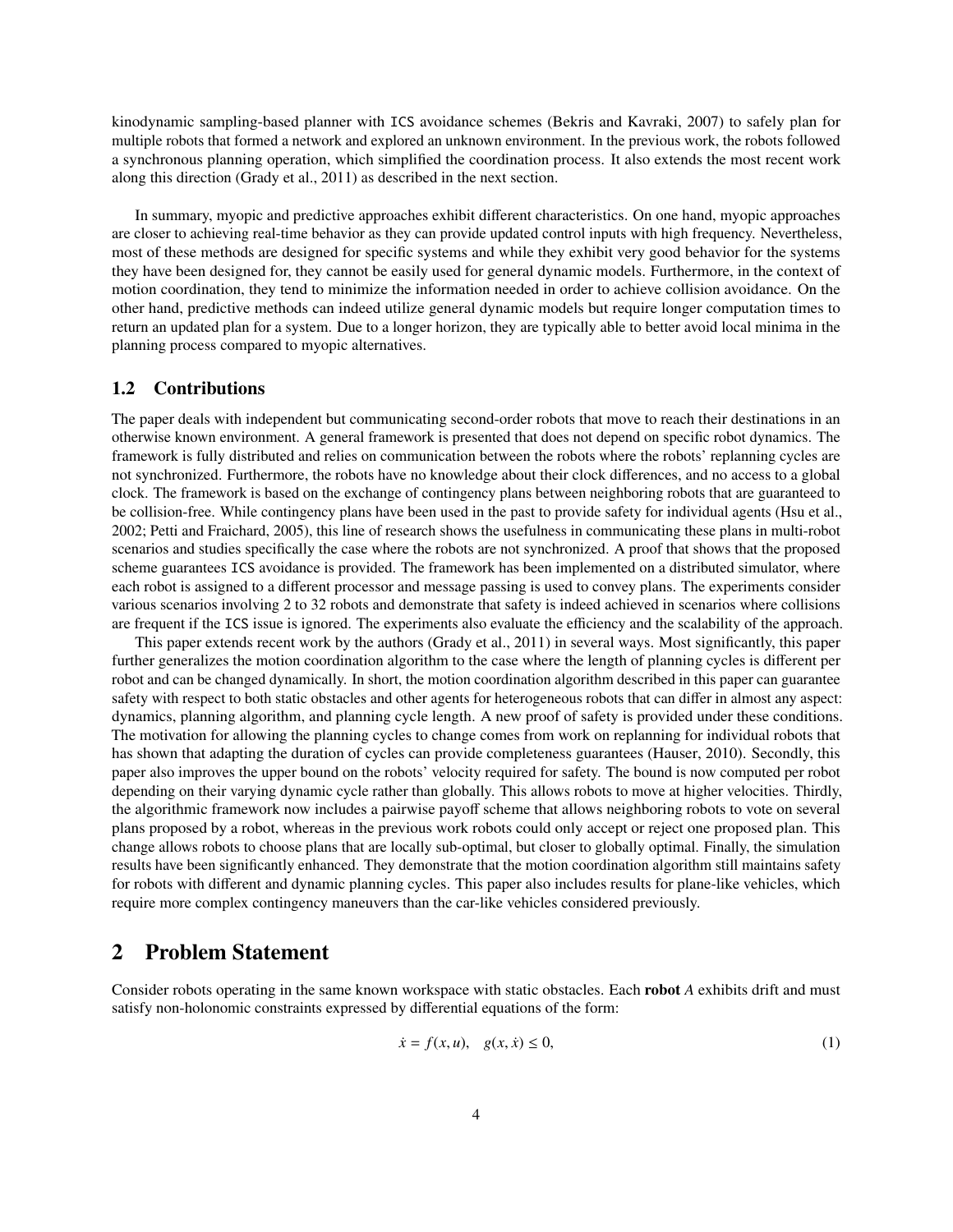where  $x \in X$  represents a **state**,  $u \in U$  is a **control** and  $f, g$  are smooth. The set U corresponds to the **control space** of the robot. The subset of the **state space** X that does not cause a collision with static obstacles is denoted as  $X_{free}$ . Throughout the paper, the superscripts *i*, *j* will be used to refer to the parameters of specific robots  $A^i$  and  $A^j$  (e.g., state  $x^i(t)$  denotes the state of robot  $A^i$  at time *t*). The specific robot models used in the experiments can be found in Section 5 and involve acceleration controlled car-like systems, including versions with minimum positive velocity.The algorithms discussed in this work do not require all the robots to follow the same dynamics.

## 2.1 Multi-robot Planning with Dynamics

The following notation will be useful for the following discussion:

- A trajectory  $\pi[t, \Delta t]$ :  $[t, t + \Delta t]$  ⊂  $\mathbb{R}^+$  → X assigns states to the time interval from *t* to  $t + \Delta t$ . A trajectory is feasible as long as its derivative satisfies the constraints in Equation 1.
- A feasible trajectory  $\pi^{i}[t, \Delta t]$  for robot  $A^{i}$  is **collision-free** with respect to the static obstacles if:

$$
\forall t' \in [t, t + \Delta t]: \quad \pi[t, \Delta t](t') \in \mathcal{X}_{free}^i.
$$

- The expression  $x^i(t) \approx x^j(t)$  means that  $A^i$  in state  $x^i(t)$  does not collide with  $A^j$  at state  $x^j(t)$ . Such states will be called compatible states.
- Two trajectories  $\pi^i[t^i, \Delta t^i]$  and  $\pi^j[t^j, \Delta t^j]$  for  $A^i$  and  $A^j$  are **compatible trajectories**, denoted as  $\pi^i[t^i, \Delta t^i] \approx$  $\pi^{j}[t^{j}, \Delta t^{j}],$  if: *j*

$$
\forall t \in [max(t^i, t^j) : min(t^i + \Delta t^i, t^j + \Delta t^j)] : \pi^i[t^i, \Delta t^i](t) \approx \pi^j[t^j, \Delta t^j](t).
$$

Based on this definition, if two trajectories do not overlap in time, then they are by default compatible.

Given the above notation, the problem of multi-robot planning with dynamics can be defined as follows: Consider *m* robots operating in the same workspace among obstacles. Each robot's motion is governed by second-order dynamics, which need not be the same for all of them, specified by differential constraints similar to Equation 1. Furthermore:

- At time 0,  $A^i$  is located at  $x_0^i$ , where  $x_0^i \in X_{free}^i$  and  $\forall i, j : x_0^i \times x_0^j$  $\int_0^{\infty}$ , i.e., the robots are initially collision-free.
- There are also goal regions  $X_g^i$  for each robot  $A^i$ , where  $X_g^i \subset X_{free}^i$  and

$$
\forall i, j : \forall x_g^i \in \mathcal{X}_g^i \text{ and } \forall x_g^j \in \mathcal{X}_g^j : x_g^i \times x_g^j,
$$

i.e., the goal regions do not bring the robots into collision with obstacles and are pair-wise disjoint.

Then the objective is to compute feasible trajectories  $\pi^i[0,T]$  of finite duration *T* with the following properties:

- $-\pi^i[0,T](0) = x_0^i$  and  $\pi^i[0,T](T) \subset X_g^i$ , i.e., the plan brings the robot from its start location to its goal region within finite time *T*,
- $\forall i, \forall t \in [0:T]: \pi^i[0,T](t) \in X_{free}$ , i.e., the resulting trajectories are collision-free with static obstacles,
- $-$  and  $\forall$  *i*, *j* :  $\pi$ <sup>*i*</sup>[0,*T*]  $\times \pi$ <sup>*j*</sup>[0,*T*], i.e., the resulting trajectories are pairwise compatible from the beginning and until all the robots reach their goals.

#### 2.2 Decentralized Replanning Version

As discussed in Section 1, this paper adopts a decentralized approach for scalability purposes. Instead of velocity tuning and fixed prioritization, the robots coordinate on the fly within a replanning framework. Towards this objective, each robot's operation is broken into time intervals  $([0 : t_1], [t_1, t_2], \ldots, [t_n : t_{n+1}], \ldots)$  called cycles. A cycle  $[t_{n-1} : t_n]$  will also be identified as:  $\delta_n$ . The duration of a cycle will be denoted as:  $|\delta_n| = (t_n - t_{n-1})$ .

The robots will not be synchronized. In other words, the cycles among different robots do not coincide, i.e., it is *not* necessarily the case that  $\forall i, j, n, \exists m : t_n^i = t_m^j$ . Furthermore, this paper allows the duration of the various cycles of each robot to vary, i.e., it is *not* necessarily the case that  $\forall n, m|\delta_n^i| = |\delta_m^i|$ . Throughout this paper, subscripts will be used to differentiate between cycles of the same robot. Also, the following notation will be useful: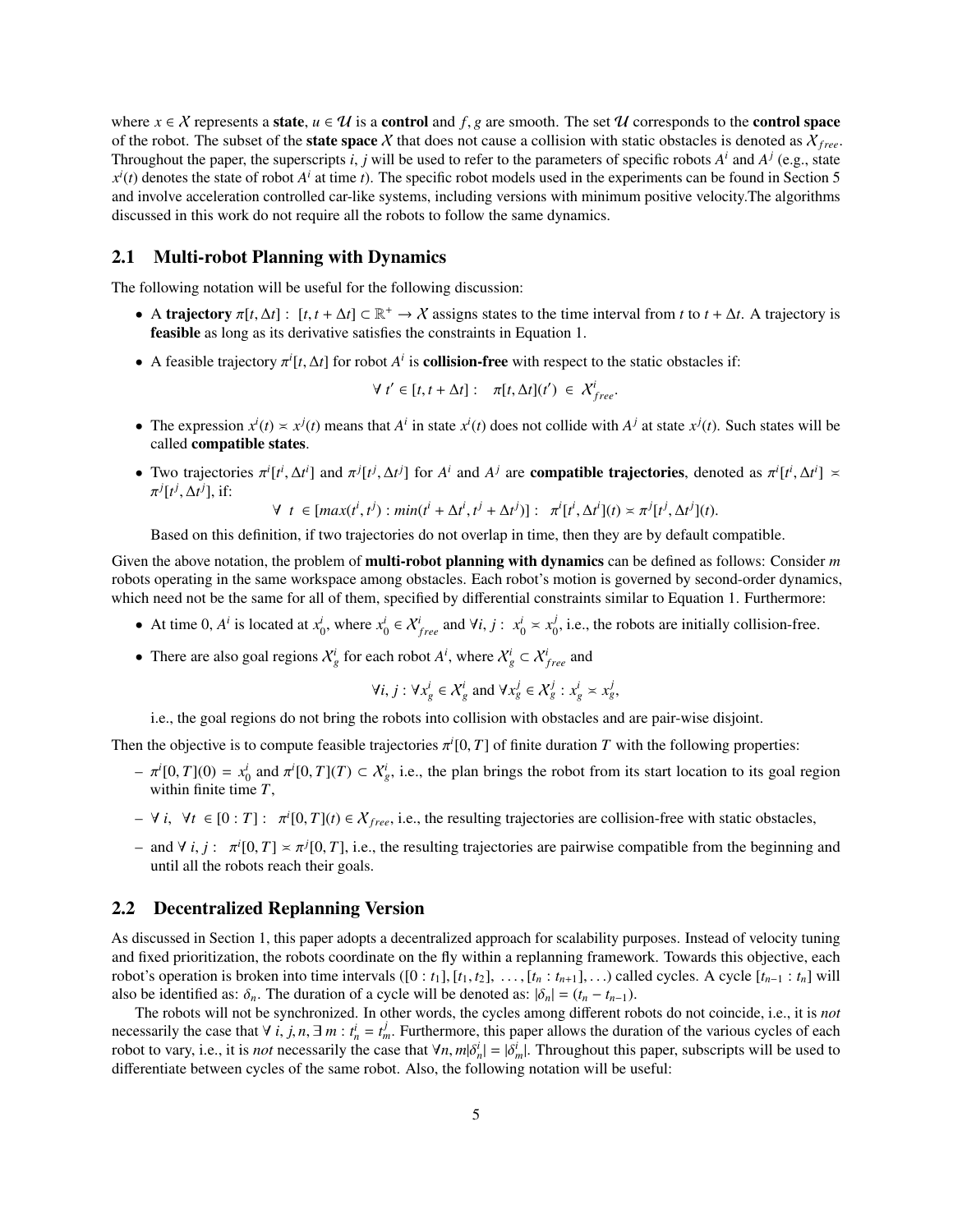- A trajectory that returns the states robot  $A^i$  goes through during the cycle  $\delta^i_n$  will be abbreviated as  $\pi^i_n$ .
- The trajectory *A<sup>i</sup>* follows during the cycle  $\delta_n^j$  of a different robot *A<sup>j</sup>* will be denoted as  $\pi^i[\delta_n^j]$ .

The robots are equipped with an omnidirectional, range-limited communication ability, which can be utilized for coordination. The set of all robots within communication range of  $A^i$  at time t is defined as the neighborhood  $N^i(t)$ . When robot  $A^i$  broadcasts a message in time *t*, then this message is forwarded to all robots in  $N^i(t)$ . The algorithm presented in this work does not require that messages arrive on time or that they arrive at all. Thus, the approach can deal with a certain level of latency, i.e., delay in the arrival of a message. It is important, however, for two vehicles to know that they should be able to communicate if they are within communication range. This can be achieved through sensing. Thus, if two systems are within communication range and cannot communicate because their messages are dropped, the control algorithm can follow a conservative approach and take measures so as to guarantee safety.

Furthermore, the execution of the trajectories by the robots is assumed perfect. This means that if *A <sup>i</sup>* has decided to execute the trajectory  $\pi_n^i$ , then it already knows at time  $t_n^i$  the state  $x^i(t_n^i)$  it is going to reach at the end of the planning cycle  $\delta_n^i$ . State  $x^i(t_n^i)$  is the initial state for the consecutive cycle  $\delta_{n+1}^i$ .

Given the decomposition of time into replanning cycles and the availability of communication, each robot has to solve the following decentralized replanning version of the multi-robot planning with dynamics problem:

During each cycle  $\delta_n^i$ , robot  $A^i$  must select a feasible trajectory  $\pi_{n+1}^i$  with the following properties:

$$
- \pi_{n+1}^i(t_n^i) = x^i(t_n^i),
$$
  

$$
- \pi_{n+1}^i \in X_{free},
$$
  

$$
- \forall j : \pi_{n+1}^i \approx \pi^j[\delta_{n+1}^i].
$$

As with the original problem:  $\pi_0^i(0) = x_0^i$ . Furthermore, the desired outcome is that eventually there is a point in time *T* so that  $\forall t \geq T : x^i(t) \subset X^i_g$ . Nevertheless, convergence cannot be guaranteed in the general case for a decentralized setup.

# 3 A Simple Framework without Safety Guarantees

Given the above setup, Algorithm 3.1 outlines a straightforward decentralized and incremental approach for the single cycle operation of each robot to solve the multi-robot planning with dynamics problem. The reader should be aware that this algorithm is used to present the challenges faced in decentralized motion coordination and a modified version of this framework will be presented in the next section. Each cycle  $\delta_n^i$  of a robot is split into two parts: (a) a planning part of duration ( $|\delta_n^i| - \epsilon$ ) and (b) a compatibility check part of duration  $\epsilon$ .

During the first, planning part of the cycle (lines 3–7), robot *A <sup>i</sup>* generates a set of alternative, collision-free partial trajectories  $\Pi^i$  (lines 4–5) for the consecutive cycle  $\delta_{n+1}$ , given knowledge of the future initial state  $x^i(t_{n+1}^i)$ . For example,



Figure 2: An illustration of how time is decomposed into planning cycles of different duration for different robots.  $\delta_n^i$  is the *n*-th planning cycle for the *i*-th robot of duration  $|\delta_n^i| = t_n^i - t_{n-1}^i$ .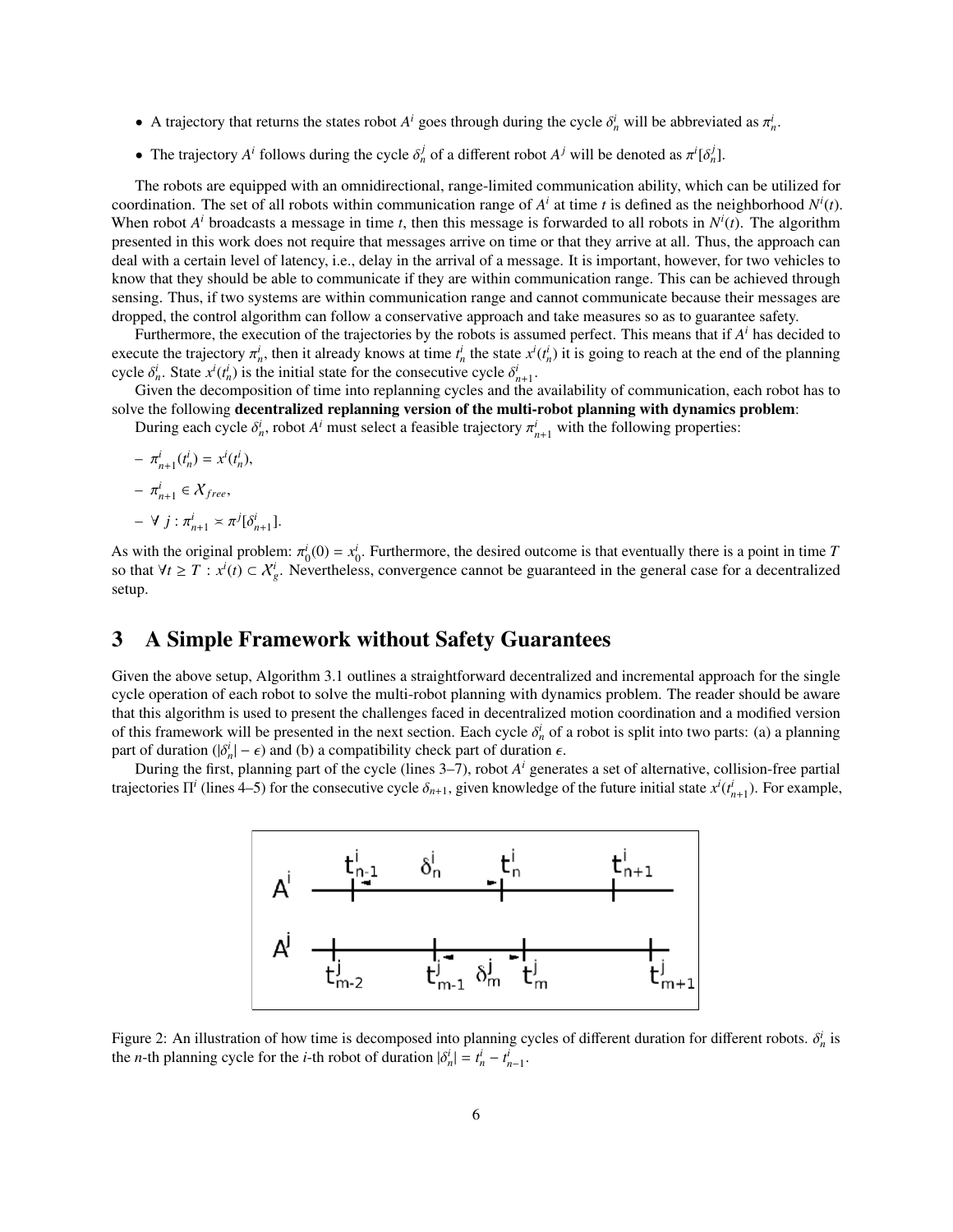Algorithm 3.1 Simple but Unsafe Operation of *A<sup>i</sup>* During Cycle  $\delta_n^i = [t_{n-1}^i : t_n^i]$ 1:  $\Pi^i \leftarrow \emptyset$  (set of candidate trajectories for  $A^i$ ) 2:  $\Pi^{N^i} \leftarrow \emptyset$  (set of communicated trajectories by robots in the neighborhood  $N^i$ ) 3: while  $t < t_n^i - \epsilon \, \mathbf{do}$ 4:  $\pi_{n+1}^i \leftarrow$  a new collision-free trajectory from a single-robot planner for  $\delta_{n+1}$ 5:  $\Pi^i \leftarrow \Pi^i \cup \pi^i_{n+1}$ 6: **if**  $A^j \in N^i$  is transmitting a trajectory  $\pi^j$  intersecting the time interval  $\delta_{n+1}$  then 7:  $\Pi^{N^i} \leftarrow \Pi^{N^i} \cup \pi^j$ 8: for all  $\pi^i \in \Pi^i$  do 9: **for all**  $\pi^{j} \in \Pi^{N^{i}}$  **do** 10: **if**  $\pi^i \neq \pi^j$  (incompatible trajectories) **then** 11:  $\Pi^i \leftarrow \Pi^i - \pi^i$ 12:  $\pi^{*i}$  ← trajectory in Π<sup>*i*</sup> which brings A<sup>*i*</sup> closer to the goal given a metric

13: Transmit  $\pi^{*i}$  to all neighbors in  $N^i$  and execute  $\pi^i_*$  during next cycle

a sampling-based planner can be used in order to produce these trajectories. In parallel, *A i* listens for messages from robots in neighborhood  $N<sup>i</sup>$  that contain their selected trajectories (line 6). The neighbors' trajectories are inserted into a set  $\Pi^{N^i}$  (line 7).

Then, during the second part of the cycle and when time passes  $(t_n^i - \epsilon)$  (lines 8–13),  $A^i$  executes first a compatibility check between trajectories in  $\Pi^i$  and  $\Pi^{N^i}$  (lines 8–11). Note that the planning cycles of different robots may not coincide and may be changing dynamically, so  $A^i$  has no knowledge when the states returned by  $\Pi^{N^i}$  occur in time. Thus, in order to execute the compatibility check of line 10, i.e., to find out whether  $\pi^{i} \in \Pi^{i} \neq \pi^{j} \in \Pi^{N^{i}}$  is true or not, the following conservative operation is executed:

$$
\pi^{i} \star \pi^{j} \text{ if } \exists t^{i}, t^{j} \text{ so that } \pi^{i}(t^{i}) \star \pi^{j}(t^{j}).
$$
\n(2)

In other words, if there exists a state along trajectory  $\pi^i$  that brings robot  $A^i$  in collision with robot  $A^j$  in a state along trajectory  $\pi^j$ , the two trajectories are considered incompatible, even if in reality these states occur in different points in time. Every trajectory  $\pi^{i} \in \Pi^{i}$  found to be incompatible even with one trajectory  $\pi^{j} \in \Pi^{N^{i}}$  using Equation 2 is removed from the set Π *i* (line 11). Thus, such incompatible trajectories will never be considered by the neighbors of robot *A i* . Among the remaining compatible trajectories, which at this point are both collision-free and compatible with the neighbors' communicated trajectories, the algorithm selects the trajectory  $\pi^{*i}$  that brings the robot closer to its goal (line 12). The time  $\epsilon$  has to be enough for the robot to be able to execute the compatibility check and the selection of trajectory  $\pi^{*i}$ . It corresponds to a lower limit for the duration of a cycle  $|\delta_n^i|$ .

If such a trajectory  $\pi^{*i}$  is found and there is progress to the goal during each iteration, then the problem is eventually solved by this straightforward planning-based approach. The following discussion will focus on the safety properties of this high-level decentralized and incremental approach. A discussion in Section 6 will focus on the completeness properties of this framework.

## 4 A Safe Solution to Distributed Motion Planning with Dynamics

A robot following the above approach might fail to find a trajectory π <sup>∗</sup>*<sup>i</sup>* because the set Π *<sup>i</sup>* might end up being empty by the time that a solution trajectory must be selected. This section describes a similarly decentralized algorithm that guarantees the existence of at least one collision-free, compatible trajectory for all robots at every cycle.

## 4.1 Safety Considerations: Inevitable Collision States

It is possible that the set  $\Pi^i$  is empty because the single-robot planner failed to find collision-free trajectories. This is guaranteed to happen when the state  $x^i(t_n^i)$  is an ICS with regards to static obstacles. State  $x(t)$  is an ICS with regards to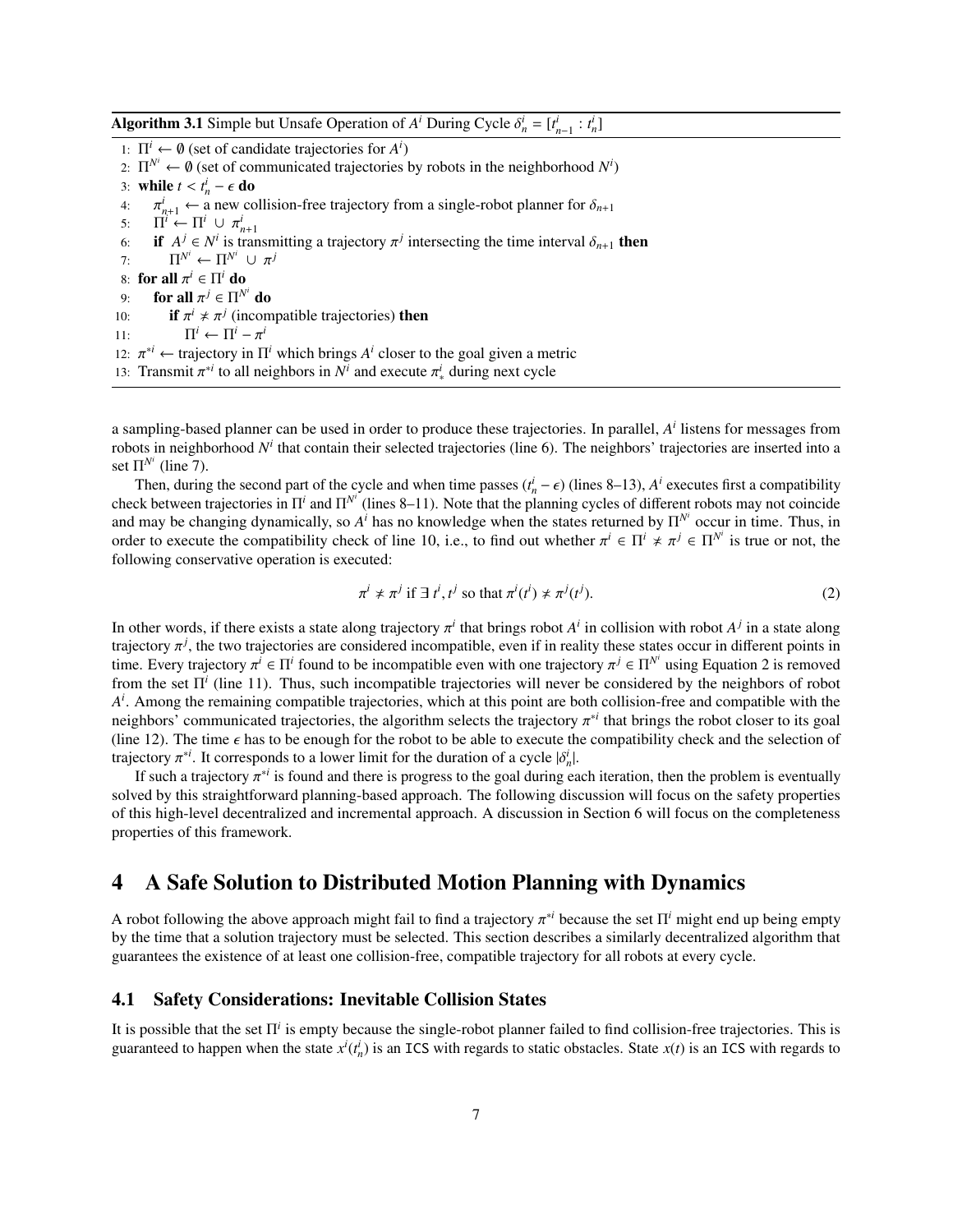static obstacles if:

$$
\forall \text{ feasible } \pi[t : \infty] \text{ so that } \pi[t : \infty](t) = x(t) : \exists t' \in [t, \infty) \text{ so that } \pi[t : \infty](t') \notin X_f
$$

Computing whether a state  $x(t)$  is ICS is intractable, since it requires reasoning over an infinite horizon for all possible trajectories out of *x*(*t*). It is sufficient, however, to consider conservative methods that identify states that are *not* ICS (Fraichard and Asama, 2004; Bekris and Kavraki, 2007). The approximation reasons over a subset of predefined maneuvers. The corresponding **contingency trajectories** generated by executing a contingency maneuver at a state *x*(*t*) will be denoted as  $\gamma[t : \infty]$ , where  $\gamma[t : \infty](t) = x(t)$ . The set of all contingency trajectories at state *x*(*t*) will be denoted as  $\Gamma[t : \infty]$ . If *A<sup>t</sup>* can avoid future collisions with static obstacles at a state  $x^i(t_n^i)$  by following a collision-free contingency trajectory  $\gamma^i[t_n^i : \infty] \in X_{free}^i$  over an infinite time horizon past  $t_n^i$ , then  $x^i(t_n^i)$  is not ICS with regards to static obstacles:

$$
x^i(t_n^i) \text{ is not ICS iff } \exists \gamma^i[t_n^i : \infty] \in \Gamma^i[t_n^i : \infty] \text{ so that:}
$$

$$
\gamma^i[t_n^i : \infty](t_n^i) = x^i(t_n^i) \text{ and } \forall t' \in [t_n^i : \infty] : \gamma^i[t_n^i : \infty](t') \in \mathcal{X}_{free}^i.
$$

For cars, braking maneuvers are sufficient to provide safety as contingency maneuvers. Periodical maneuvers (e.g., circling maneuvers) can be used for systems with minimum velocity limits, such as airplanes. For such maneuvers, braking or periodical, it is computationally feasible to reason over an infinite time horizon whether they lead to collisions with static obstacles.

Multiple moving robots pose additional challenges. Two trajectories  $\pi_n^i$  and  $\pi^j[\delta_n^i]$  may be compatible for cycle  $\delta_n^i$ , but the corresponding robots  $A^i$  and  $A^j$  may reach states  $x^i(t_n)$  and  $x^j(t_n)$  that will inevitably lead them in a future collision. Thus, safety notions have to be extended into the multi-robot case. It is still helpful for computational reasons to be conservative and focus only on a predefined set of contingency maneuvers.

To describe how contingency plans are used to prove that a state is safe in the multi-robot case, it is useful to define a **trajectory concatenation** with a contingency plan. Assume a robot  $A^i$  is following a trajectory  $\pi^i[\delta^i_n]$  during a cycle δ<sub>*n*</sub>. After the completion of  $\pi^i[\delta^i_n]$  at time  $t_n$ ,  $A^i$  switches to a contingency trajectory  $\gamma^i[t^i_n : \infty]$ . Then the trajectory concatenation  $\pi \gamma^i [\delta_n^i]$  is the trajectory  $A^i$  is following from time  $t_{n-1}$  up to infinity so that:

$$
\pi \gamma_n^i [\delta_n^i](t) = \begin{cases} \pi^i [\delta_n](t), & \forall t \in \delta_n^i, \\ \gamma^i [t_n^i : \infty](t), & \forall t \ge t_n^i. \end{cases}
$$
 (3)

.

As with simple trajectories, the abbreviation  $\pi \gamma_n^i$  will be used to denote  $\pi \gamma^i [\delta_n^i]$ .



Figure 3: The trajectory  $\pi \gamma^i [\delta_n^i]$  corresponds to the trajectory  $\pi^i [\delta_n^i]$  followed by the contingency  $\gamma^i [t_n^i : \infty]$ . It is also abbreviated as  $\pi \gamma_n^i$ . Similarly for  $\pi \gamma^j [\delta_m^j]$  and  $\pi \gamma_m^j$ .

Consider *m* robots  $\{A^1, A^2, \ldots, A^m\}$  at states  $\{x^1(t), x^2(t), \ldots, x^m(t)\}$ . Furthermore, assume that the robots are committed at that point to execute trajectories  $\{\pi^1[\delta^1], \pi^2[\delta^2], \ldots, \pi^m[\delta^m]\}\)$ . The cycles  $\delta^j$  are different in duration but all of them overlap at time *t*. Then state  $x^i(t)$ , for a different robot  $A^i$  not in the set of *m* robots, is considered a **safe state** if  $\exists \gamma^i[t : \infty] \in \Gamma^i[t : \infty]$  so that:

a) 
$$
\gamma^i[t : \infty](t) = x^i(t)
$$
 and  $\forall t' \in [t, \infty)$ :  $\gamma^i[t : \infty](t') \in X_f$  and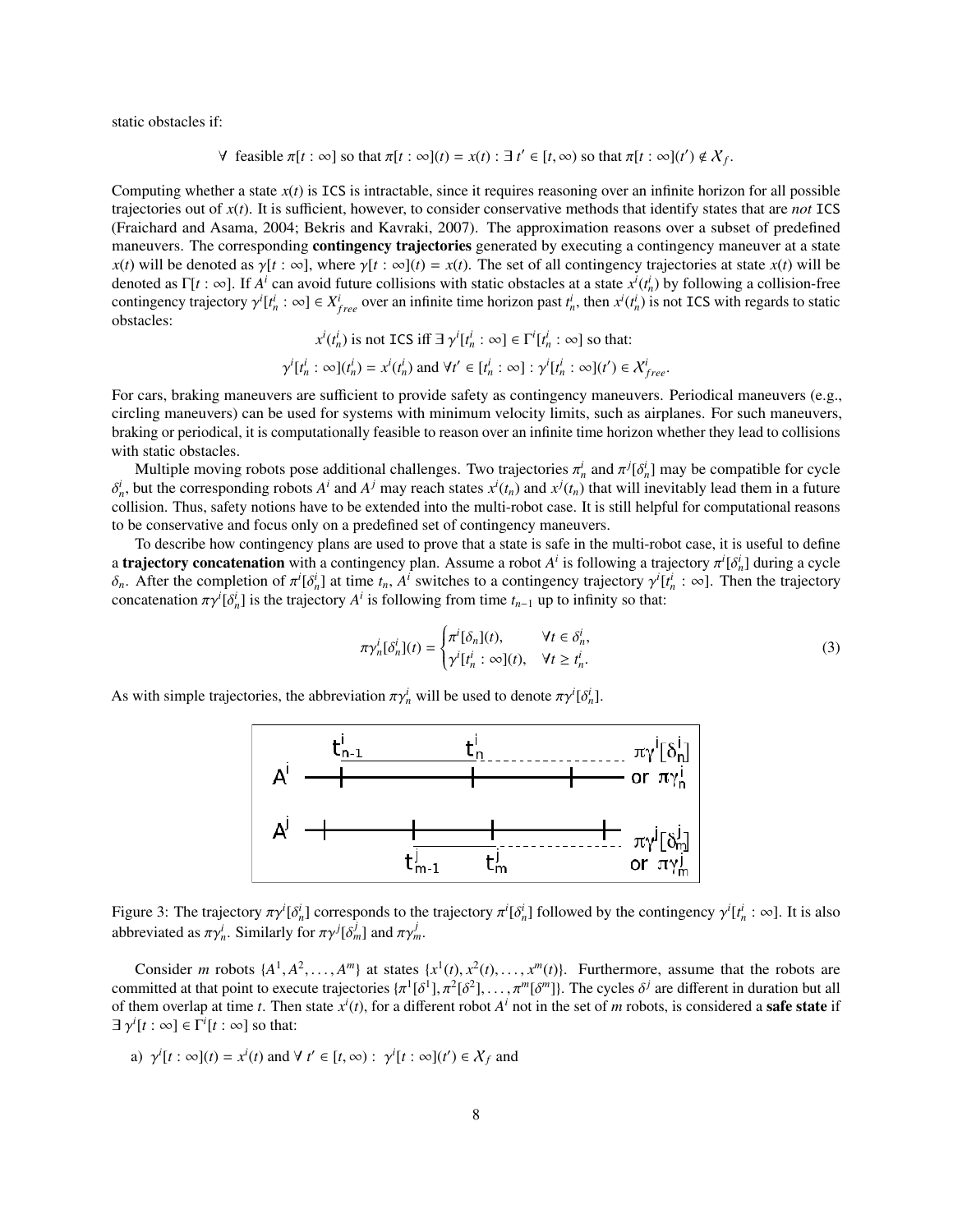b)  $\forall j \in [1, m], \exists \gamma^{j}[t : \infty] : \gamma^{i}[t : \infty] \times \pi \gamma^{j}[\delta^{j}].$ 

The above expression requires that the state  $x^i(t)$  is not an ICS relative to static obstacles and that there is a contingency trajectory  $\gamma^{i}[t:\infty]$  out of this state which is compatible over an infinite horizon with the currently selected trajectories  $\pi^j[\delta^j]$  of the other robots, as well as with their future contingencies that can be applied after the execution of their current trajectories. In addition to the requirement that the starting states are compatible in the original formulation of the problem, the following discussion will assume that the initial states of all the robots are also safe states. Then an algorithm is needed that also maintains the following invariant for each robot and planning cycle:

**Safety Invariant** The selected trajectory  $\pi_n^i$ :

- a) Must be collision-free with obstacles:  $\forall t' \in \delta_n^i : \pi_n^i(t') \in X_{free}$ .
- b) Must be compatible with all other robots, during the cycle  $\delta_n^i$ :

$$
\pi_n^i \times \pi^j[\delta_n^i], \ \ \forall j \neq i.
$$

c) And the resulting state  $x^i(t_n^i)$  is safe for all possible future trajectories  $\pi^{*j}[t_n^i : \infty]$  selected by other robots  $(j \neq i)$ using the same algorithm. In other words, the concatenation of trajectory  $\pi_n^i$  with a contingency  $\gamma^i[t_n^i : \infty]$  must be compatible with the concatenations of trajectories  $\pi_m^j$  of other vehicles with their contingencies  $\gamma^j[t_m^j : \infty]$ , where the cycle  $\delta_m^j$  is the one containing time  $t_n^i$ .

$$
\forall j \neq i: \text{ when } t_n^i \in \delta_m^j : \pi \gamma_n^i \asymp \pi \gamma_m^j.
$$

Point c) above means that  $A^i$  has a contingency plan at  $x(t_{n+1}^i)$ , which can be safely followed given the other robots' choices when they follow the same algorithm. If the invariant holds for all the robots, then they will always be safe. If for any reason a robot cannot find a plan that satisfies these requirements, then it can revert to its contingency that guarantees its safety.

#### 4.2 Safe and Asynchronous Distributed Solution

Algorithm 4.1, in contrast to Algorithm 3.1, maintains the above safety invariant. The protocol follows the same high-level framework and still allows a variety of planning techniques to be used for producing trajectories. Figure 4 provides a diagram of the communication taking place between the two agents. The differences with the original algorithm can be summarized as follows:



Figure 4: The communication taking place between two agents under Algorithm 4.1. A robot  $A<sup>j</sup>$  before the end of cycle  $\delta_m^j$  transmits not only the selected trajectory  $\pi_n^j$  $\delta_{m+1}^{j}$  for the consecutive planning cycle  $\delta_{m}^{j}$  but also attaches the future contingency  $\gamma^{j}$ [ $t_{n}^{j}$  $\frac{d^j}{dt^{j}}$  : ∞]. In order to actually follow  $\pi_n^j$  $j_{m+1}$ ,  $A^j$  needs to receive acknowledgments from all of its neighbors before time  $t_m^j$ . If these acknowledgments do not arrive on time, then  $A^j$  reverts to a contingency  $\gamma^j[t_m^j : \infty]$ .

• The algorithm stores the last messages received from neighbors during the previous cycle in the set  $\Pi_{prev}^{N^i}$  (lines 2 and 4–5). Note that the robots transmit the selected trajectory together with the corresponding contingency (lines 11, 14, 16, 18, 24).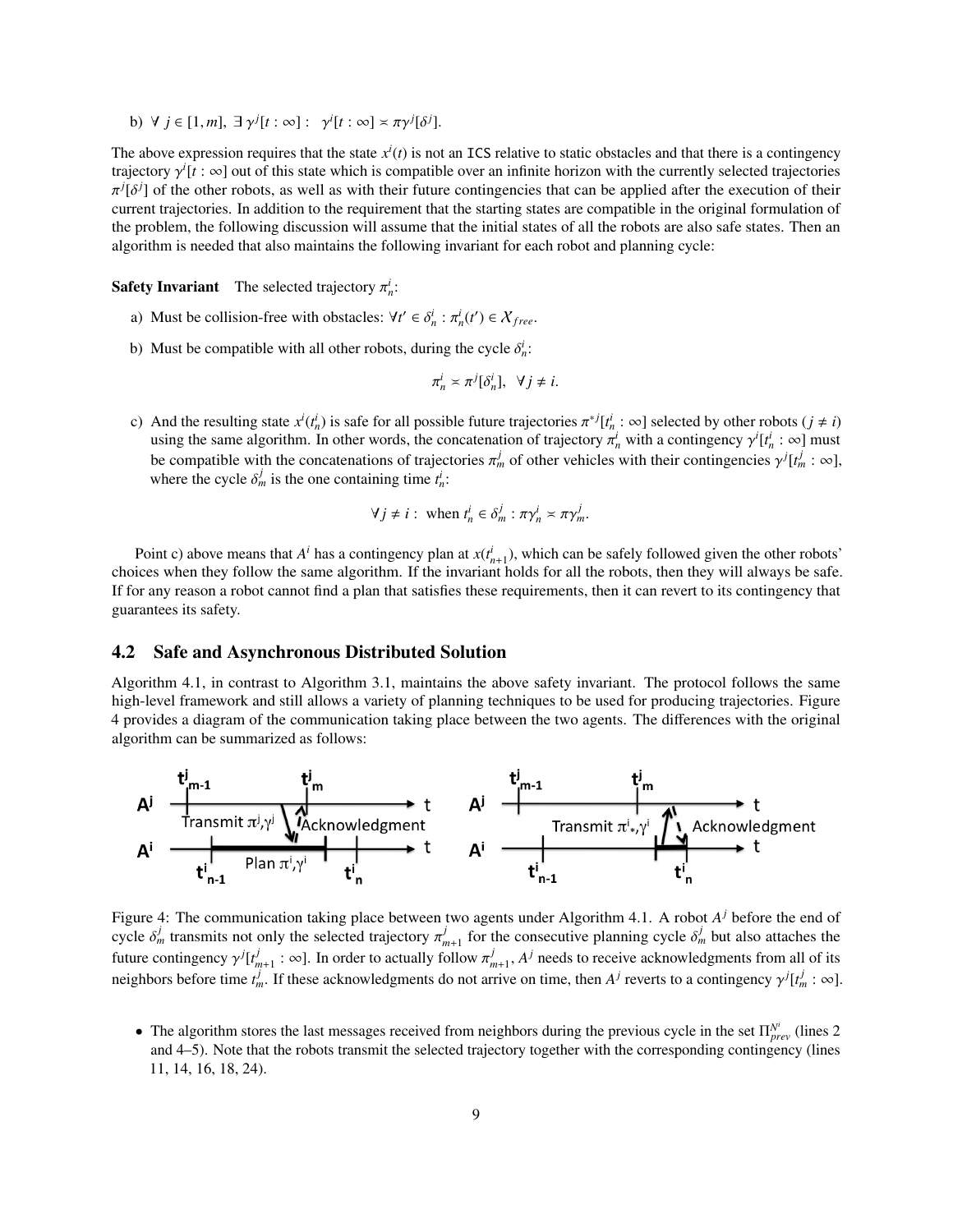Algorithm 4.1 Safe and Asynchronous Operation of  $A^i$  During Cycle  $\delta_n^i = [t_{n-1}^i : t_n^i]$ 

1:  $\Pi^i \leftarrow \emptyset$  (set of candidate trajectories for  $A^i$ ) 2:  $\Pi_{prev}^{N^i} \leftarrow \emptyset$  (set of previously communicated trajectories by robots in the neighborhood  $N^i$ ) 3:  $\Pi_{new}^{N^i} \leftarrow \emptyset$  (set of newly communicated trajectories by robots in the neighborhood  $N^i$ ) 4: for all  $A^j \in N^i$  do 5:  $\Pi_{prev}^{N^i} \leftarrow \Pi_{prev}^{N^i} \cup \pi \gamma_m^j$ (i.e., include the latest communicated trajectories and attached contingencies of neighbors in  $\Pi_{prev}^{N^i}$ ) 6: while  $t < t_n^i - \epsilon \, \mathbf{do}$ 7:  $\pi_{n+1}^i \leftarrow$  a new collision-free trajectory from a single-robot planner for  $\delta_{n+1}$ 8:  $\pi \gamma_{n+1}^i \leftarrow \pi_{n+1}^i + \gamma [t_{n+1}^i : \infty]$  (concatenation with the contingency trajectory) 9: **if**  $\forall t \in [t_{n+1}^i : \infty) : \pi \gamma_{n+1}^i(t) \in \mathcal{X}_f$  then 10:  $\Pi^i \leftarrow \Pi^i \cup \pi \gamma_{n+1}^i$ 11: **for all**  $\pi \gamma_m^j \in \Pi_{prev}^{N^i}$  do 12: **if**  $\pi \gamma_{n+1}^i \neq \pi \gamma_m^j$  then 13:  $\Pi^i \leftarrow \Pi^i - \pi \gamma_{n+1}^i$ 14: **if**  $A^j \in N^i$  is transmitting a trajectory and an attached contingency **then** 15: Transmit acknowledgment to  $A<sup>j</sup>$ 16:  $\prod_{new}^{N^i} \leftarrow \pi \gamma_n^j$ *m*+1 17: **for all**  $\pi \gamma_{n+1}^i$  ∈  $\Pi^i$  **do** 18: **for all**  $\pi \gamma_n^j$  $\sum_{m+1}^{j} \in \prod_{new}^{N^i}$  do 19: **if**  $\pi \gamma_{n+1}^i \neq \pi \gamma_n^j$  $_{m+1}^{J}$  then 20:  $\Pi^{i} \leftarrow \Pi^{i} - \pi \gamma_{n+1}^{i}$ 21: if  $\Pi^i$  empty or if a message was received during compatibility check then  $22:$  $\pi^{*i} \leftarrow \gamma[t_n : \infty]$  (i.e., follow the available contingency for next cycle) 23: else 24:  $\pi^{*i} \leftarrow$  trajectory and attached contingency in  $\Pi^i$  which brings  $A^i$  closer to the goal given a metric 25: Transmit  $\pi^{*i}$  to all neighbors in  $N^i$ 26: if acknowledgments received by all neighbors in  $N<sup>i</sup>$  then 27: Execute  $\pi^{*i}$  during next cycle 28: else 29: Execute  $\gamma[t_n : \infty]$  and communicate it to the neighbors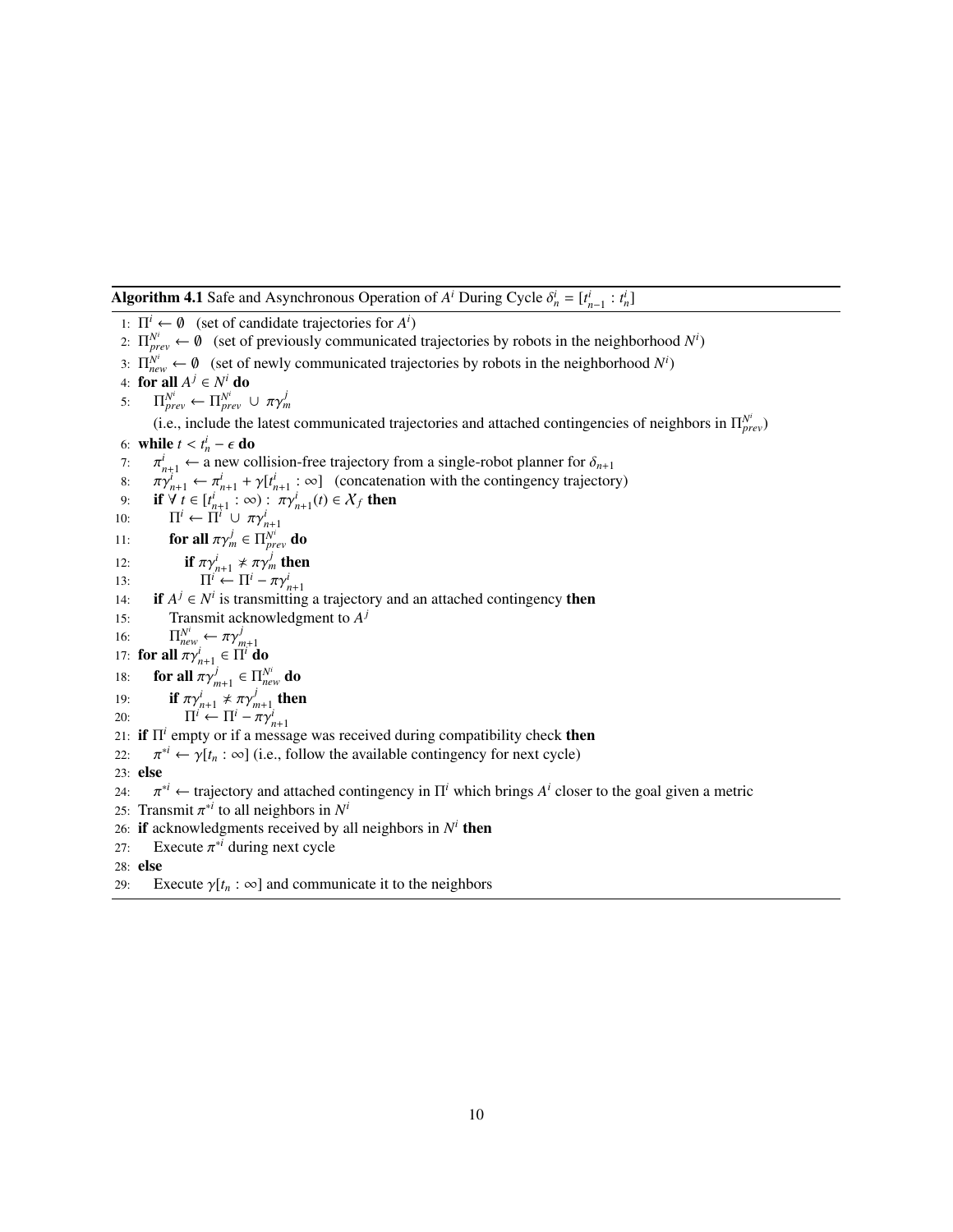- A contingency plan  $\gamma[t_{n+1}^i : \infty]$  is attached to every collision-free trajectory  $\pi_{n+1}^i$  and the trajectory concatenation  $\pi \gamma_{n+1}^i$  is generated (line 8). Note that potentially multiple different contingencies can be attached to the trajectory  $\pi_{n+1}^i$ . Each resulting trajectory concatenation is treated individually by the algorithm.
- The trajectory  $\pi y_{n+1}^i$  is added to  $\Pi^i$  only if it is collision-free with static obstacles for an infinite time horizon (lines 9–10), thus guaranteeing that  $x^i(t_{n+1}^i)$  is not ICS.
- $\bullet$   $\pi \gamma_{n+1}^i$  can be rejected later, however, if it is not compatible with all the trajectories and contingencies of neighbors. There are two compatibility check procedures (lines  $11-13$  and  $17-20$ ), and  $A^i$  needs to check against the last transmitted trajectory and contingency of a neighbor as well as any new message that arrives during the planning process.
- The final change (lines 21–29) addresses the case that  $\Pi^i$  is empty or when a message arrives while  $A^i$  executes its compatibility check. If any of the two is true, then  $A^i$  selects to follow the contingency  $\gamma[t^i_n : \infty]$ , which was used in the previous cycle to prove that  $x(t_n^i)$  was safe (line 22). Otherwise,  $A^i$  selects among the set  $\Pi^i$  the trajectory π ∗*i* that brings it closer to the goal according to a desired metric (line 24). This trajectory is transmitted to the neighbors. If an acknowledgment is received on time by all the neighbors, then trajectory π <sup>∗</sup>*<sup>i</sup>* will be executed during the next cycle (line 27). Otherwise, the robot must still resort to  $\gamma[t_n^i : \infty]$  (line 29).
- The while loop (lines 4–13) is executed as long as time *t* is less than the end of the planning cycle  $(t_n^i)$  minus an  $\epsilon$  time period. Time  $\epsilon$  should be sufficient for the robot to complete the compatibility check (lines 17–20) and the selection process (lines 21–29). If the robot is running out of time, the robot should immediately select a contingency in order to guarantee safety. In a real robot implementation, this can be achieved through an interrupt or a signal that stops execution and enforces the contingency.

Overall, each robot selects a trajectory  $\pi_{n+1}^i$  and a contingency  $\gamma^i[t_{n+1}^i:\infty]$  that respect the trajectories and contingencies of other robots that have been selected before time  $t_n^i$ . If no such plan is found or there is no time to check against newly incoming messages, then the contingency  $\gamma^i[t_n^i : \infty]$  is selected to be executed during cycle  $\delta_{n+1}^i$ .

**Computational Complexity** The complexity of the algorithm depends on the number of neighboring robots  $N^i$ , which in the worst case could be the total number of robots *N*. In order to represent the cost of operations involving trajectories, it is important to consider a representation for a trajectory. One way to represent a trajectory is through a discrete sequence of states, which are selected at a given temporal resolution *Q* (i.e., the technique becomes resolutionsafe in this case). Let *S* denote the upper limit in the number of states used to represent each trajectory concatenation. For the case of braking maneuvers, this upper limit can be computed as

$$
S = \frac{|\delta|}{Q} + \frac{\frac{v_{max}}{\alpha}}{Q}.
$$

The first term on the righthand-side corresponds to the number of states used to represent a collision-free trajectory for a planning cycle of duration  $|\delta|$ . The second term is the upper limit in the number of states needed to represent a braking contingency, where  $v_{max}$  is the maximum velocity of the system and  $\alpha$  its maximum de-acceleration. A similar upper limit can be computed for periodical contingencies. Finally, let the upper limit in the number of plans considered during each planning cycle for the current agent to be denoted as *P*.

Given the above notation, the complexity of the algorithm's various operations is as follows:

- (a) *Lines*  $4-5$ :  $S \times N$ ,
- (b) *Lines*  $7-10$ :  $P \times S$ ,
- (c) *Lines 11–13:*  $P \times N \times S^2$  (if the states in a trajectory are not accompanied by a global timestamp) or  $P \times N \times S$ (if the states are tagged with a global timestamp),
- (d) *Lines 17–20:* Same as in c,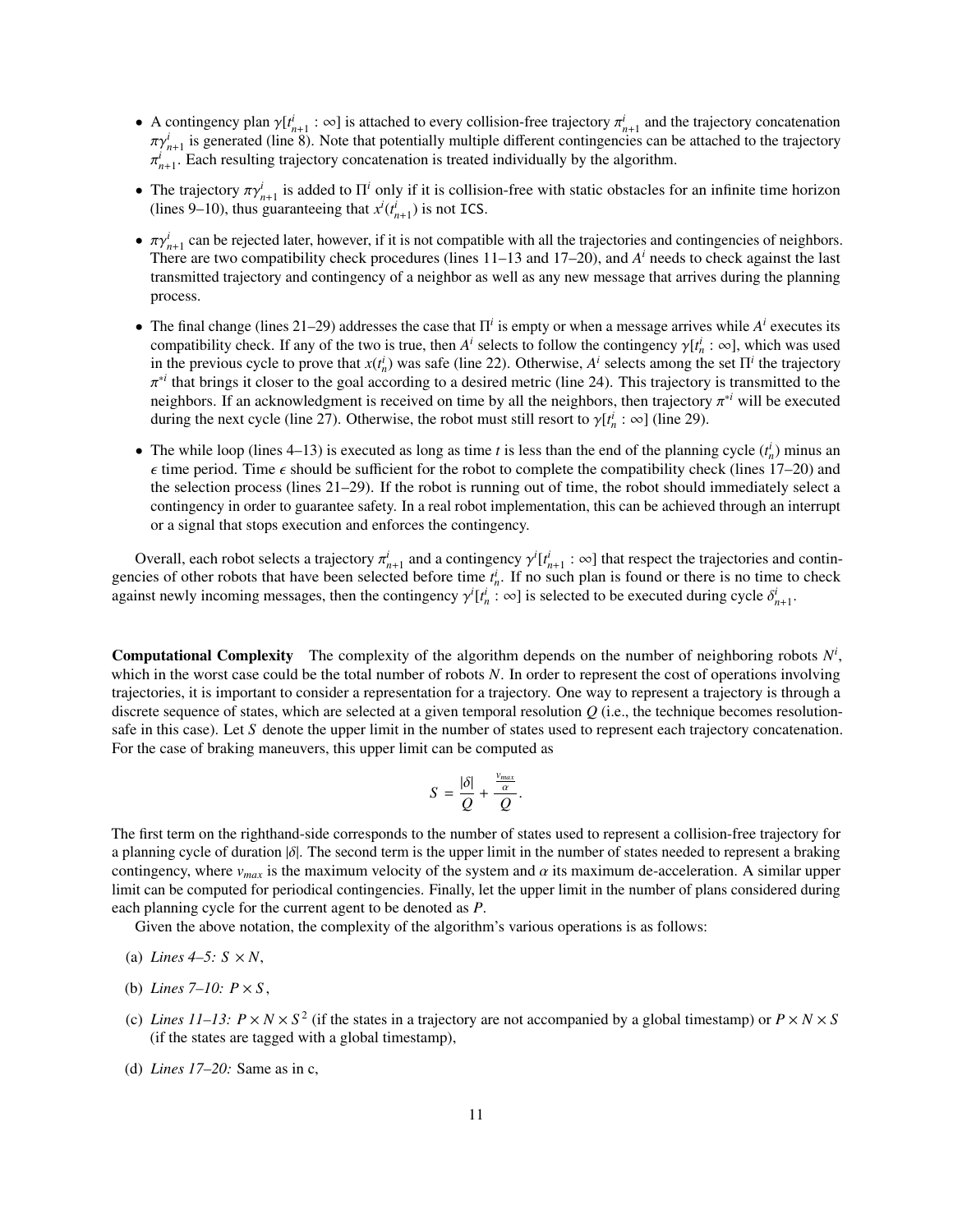- (e) *Lines 21–24: P*, assuming constant time for computing a cost-to-go metric for each trajectory,
- (f) *Line* 25:  $N \times S$ .

Overall, the worst-case complexity is:  $P \times N \times S^2$ . Note that for robots with limited communication, the parameter *N* is reduced. Furthermore, coarser resolution in the representation of trajectories helps computationally but relaxes the safety guarantees. Similarly, considering fewer plans reduces computational complexity but reduces the diversity of solutions considered at each time step. Finally, lower maximum velocity or higher maximum de-acceleration also assist computationally in the case of braking maneuvers.

## 4.3 Guaranteeing Maintenance of the Safety Invariant

This section provides a proof that Algorithm 4.1 maintains the safety invariant of Section 4.1 given the assumption that all robots are always able to communicate. This assumption will be waived later. Through the use of acknowledgments, the following theorem proves safety even when messages fail to reach the neighbors of a robot or when there is significant latency.

**Theorem 1.** For two robots  $A^i$  and  $A^j$ , which are always able to communicate and which execute the proposed coordination protocol, when they start at safe states  $x^{i}(t_0^{i})$  and  $x^{j}(t_0^{j})$  $\delta_0^j$  *it is true*  $\forall \delta_n^i, \delta_m^j$ , where  $\delta_n^i \cap \delta_m^j \neq 0$ , that:

$$
\pi \gamma_n^i \asymp \pi \gamma_m^j.
$$

*Proof.* The theorem can be proved by induction. For the *base case* and without loss of generality assume that  $t_0^j$  $j \leq t_0^i$ . This means that robot  $A^j$  will start planning first. During their first planning cycle,  $\delta^j$  $\frac{1}{1}$  and  $\delta_1^i$  correspondingly, the robots will be executing a contingency until a trajectory is computed by the algorithm at times  $t_1^j$  $i_1$ <sup>*i*</sup> and  $t_1$ <sup>*i*</sup> correspondingly. What is necessary to show for the base case is that  $\pi \gamma_1^i \times \pi \gamma_n^j$ ,  $\forall \delta_n^j$ , where  $\delta_n^j \cap \delta_1^i \neq 0$ . Given that  $x^i(t_0^i)$  is a safe state, then from the definition of a safe state and for the planning cycle  $\delta_m^j$  where  $t_0^i \in \delta_m^j$  the following is true:  $\gamma^i[t_0^i : \infty] \times \pi \gamma_n^j$ . But for the very first cycle:  $\pi \gamma_1^i = \gamma^i [t_0^i : \infty]$ , since during the cycle  $\delta_1^i$  robot  $A^i$  will be executing the contingency trajectory  $\gamma^i[t_0^i : \infty]$  and the contingency at time  $x_1^i$ , is the same trajectory. So the base case is true as long as the initial states of the robots are safe states.

For the *inductive step*, it is necessary to show that if:

$$
\pi \gamma_{n-1}^i \asymp \pi \gamma_m^j, \forall \delta_m^j
$$
, where  $\delta_{n-1}^i \cap \delta_m^j \neq 0$ ,

then it is also true that:

$$
\pi \gamma_n^i \asymp \pi \gamma_{m}^j, \forall \delta_{m}^j, \text{ where } \delta_n^i \cap \delta_{m}^j \neq 0.
$$

There are two choices available to  $A^i$  at time  $t_{n-1}^i$ : (1) Either  $A^i$  is able to follow a trajectory  $\pi_n^i$  during  $\delta_n^i$  different than a contingency trajectory that has been acknowledged by the neighbors, or (2) for some reason the robot *A <sup>i</sup>* was forced to resort to the contingency  $\gamma^i[t_n^i : \infty]$  (e.g., the set  $\Pi^i$  in the algorithm was empty or an acknowledgment was not received on time).

**Case 1:**  $\pi_n^i$  has been acknowledged. There are also two types of trajectories that  $A^j$  may be executing during  $\delta_n^i$ :

**Type 1.a**) A trajectory  $\pi_m^j$  that its execution started before  $t_{n-1}^i$  and may still be executing during part of  $\delta_n^i$ . The plan  $p_m^j$  may correspond either to an acknowledged trajectory or to a contingency trajectory:

- If  $p_m^j$  has been acknowledged by  $A^i$ , then this must have occurred before  $t_n^i$ . Thus, based on the algorithm, the selected trajectory  $\pi_n^i$  of  $A^i$  at time  $t_n^i$  must have the following property:  $\pi \gamma_n^i \approx \pi \gamma_m^j$ .
- Alternatively,  $A^j$  may be executing a contingency  $\gamma^j[t_n^j]$  $\frac{m}{m-1}$  : ∞]. Robot *A<sup>i</sup>*, however, is aware of this contingency trajectory at time  $t_n^i$ . The contingency was transmitted either as the extension to a previously acknowledged trajectory before time  $t_n^i$  or  $A^i$  never acknowledged a selected trajectory by  $A^j$ , and the last robot had to resort to this contingency that was already respected by *A<sup>i</sup>*. Thus, again:  $\pi \gamma_n^i \approx \gamma^j [t_n^j]$ *m*−1 : ∞].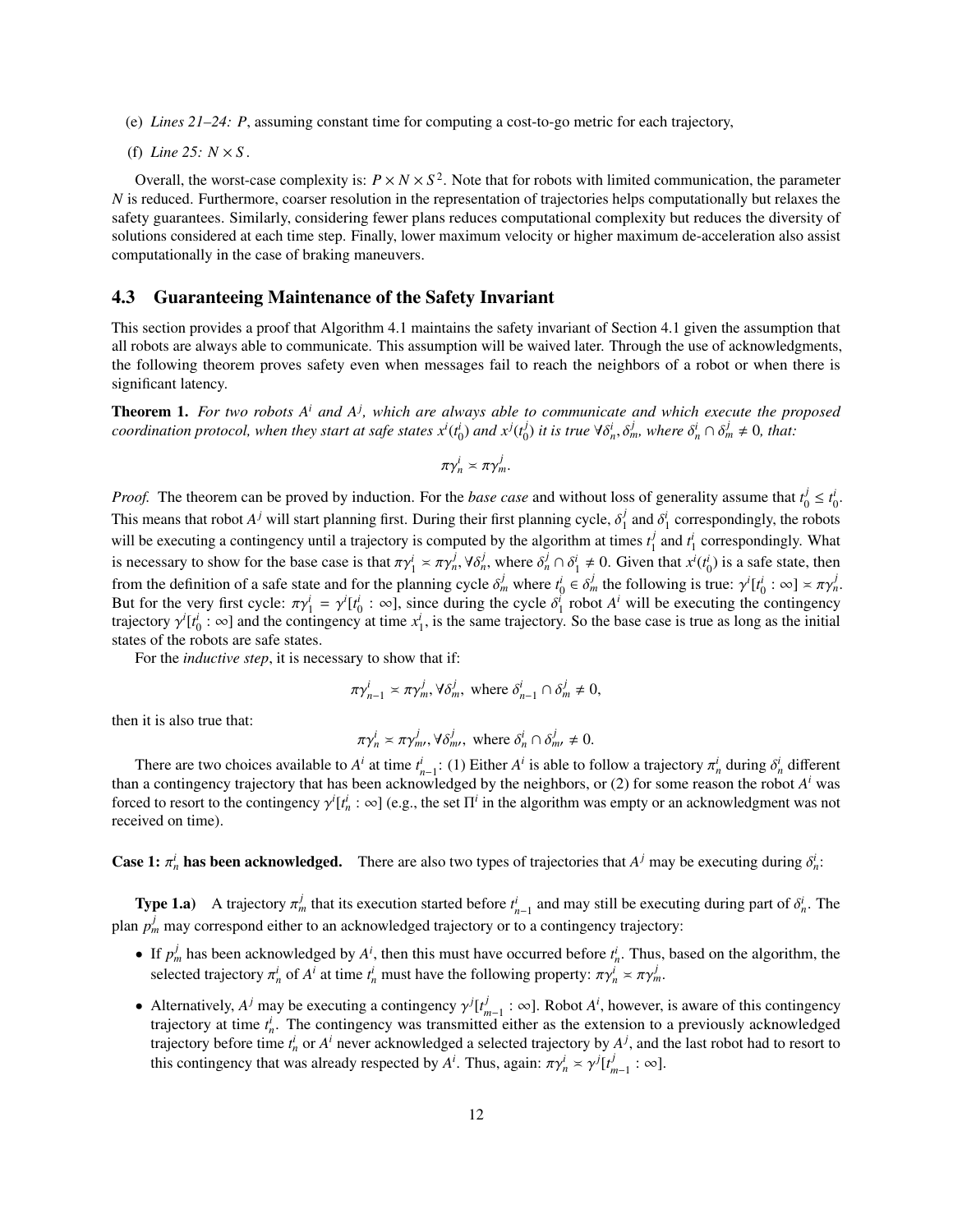**Type 1.b**) A trajectory  $\pi_m^j$ , that started after  $t_n^i$ . There can be multiple trajectories of similar nature if  $|\delta_m^j| < |\delta_{n+1}^i|$ . Again, the trajectory  $\pi_m^j$  can correspond either to an acknowledged trajectory or to a contingency one:

- Assume  $A^j$  plans and follows a trajectory  $\pi_m^j$ . Since  $A^i$  is assumed to be executing  $\pi_n^i$  that is not a contingency, it has to be that  $A^j$  acknowledged and is aware of this trajectory before time  $t_n^i$ , i.e., before the selection of trajectory  $\pi_{m}^{j}$ . This means that when *A*<sup>*j*</sup> selects  $\pi_{m}^{j}$ , it has to be true that:  $\pi \gamma_{n}^{j} \approx \pi \gamma_{m}^{j}$ .
- Assume  $A^j$  executes a contingency  $\gamma^j[t_n^j]$  $\frac{d}{dt}$  : ∞]. If it is the first time that *A*<sup>*j*</sup> reverts to a contingency, it has to be that the previous trajectory was acknowledged by  $A^i$  and this contingency was known by  $A^i$  and respected during the generation of  $\pi \gamma_n^i$ . If  $A^j$  was already in a contingency trajectory and there was at some point a trajectory acknowledged by  $A^i$ , this was also the case. If  $A^i$  never acknowledged any trajectories of  $A^j$ , then this contingency corresponds to the very first one that was used from state  $x^{j}(t_0^j)$  $\mathcal{O}_0$ , which is assumed to be a safe state. In this case, it will also be known by *A<sup>i</sup>*. In every case:  $\pi \gamma_n^i \approx \gamma^j [t_n^j]$  $^J_{m-1}$  : ∞].

**Case 2:** *A<sup>i</sup>* **follows a contingency trajectory**  $\gamma^{i}[t_{n-1}^{i} : \infty]$ . There are again the same types of plans that robot *A<sup>j</sup>* may be executing during  $\delta_n^i$ :

**Type 2.a**) A trajectory that its execution started before  $t_{n-1}^i$ . The trajectory could again correspond either to a selected, acknowledged trajectory  $\pi_m^j$  or a contingency  $\gamma^j[t_n^j]$ *J*<sub>*m*−1</sub> : ∞]. Similar to the arguments as in the second subcase of 1.b, the contingency  $\gamma^i[t_{n-1}^i : \infty]$  had to be known by  $A^j$  upon its execution. Thus, if  $\pi_m^j$  was selected, it was respecting the contingency  $\gamma^i[t_{n-1}^i : \infty]$ . Otherwise, if contingency  $\gamma^j[t_n^j]$ *f*<sub>*m*−1</sub> : ∞] is followed, either one of the two robots started executing a contingency first and from that point on the contingency was respected by the other robot, or the two contingencies are the same as the ones used to prove the safety of the original states  $x^i(t_0^i)$  and  $x^j(t_0^j)$  $_{0}^{J}).$ 

**Type 2.b**) A trajectory  $\pi_{m}^{j}$ , that its execution started after  $t_{n-1}^{j}$ . The same arguments as in 2.a hold true for all possible plans of the form  $\pi_{m}^j$ , as at the moment they are selected  $A^j$  is aware of the contingency  $\gamma^i[t_{n-1}^i : \infty]$ .

*n*−1 is aware of the continuous of the form  $n_m$ , as at the moment they are selected  $\Lambda$  is aware or the contingency  $\gamma_1 n_{n-1} \sim 1$ . planning cycle and regardless the duration of each planning cycle, *A i* can safely execute the algorithm's outcome. At the end of each planning cycle, the contingency is also guaranteed to be safe into the future.

Theorem 1 assumed that all the robots communicate one with another. It is more realistic, however, to assume that robots can communicate only if their distance is below a certain threshold. In this case, the proposed approach can be invoked using only point to neighborhood communication and thus achieve higher scalability.

For two robots with limited communication range, denote without loss of generality time  $t_n^i$  the beginning of the first planning cycle of either robot after they are able to communicate. Assume at  $t_n^i$  robot  $A^i$  has a contingency  $\gamma^i[t_n^i : \infty]$ available so that  $\gamma^i[t_n^i : \infty] \times \pi^j[t_m^j : \infty]$ , where  $t_n^i \in \delta_m^j$ . Then robots  $A^i$  and  $A^j$  are pairwise safe at states  $x^i(t_n^i)$  and  $x^{j}(t_m^j)$ . This means that it is possible to identify  $x^{i}(t_n^i)$  as state  $x^{i}(t_0^i)$  from the previous theorem and  $x^{j}(t_m^j)$  as state  $x^{j}(t_m^j)$ from the previous theorem. Thus, as long as  $\gamma^i[t_n^j : \infty] \times \pi^j[t_m^j : \infty]$  at time  $t_n^i$ , when two robots start to communicate, then it is still possible to use the arguments of the previous theorem and show safety. The next section shows how it is possible to guarantee the existence of such a contingency for the case of car-like vehicles using braking maneuvers by limiting the maximum velocity of the systems given their communication range.

#### 4.4 Communication Constraints and Maximum Velocity Limits

For car-like vehicles with a limited communication range it is necessary to impose bounds on their maximum velocity in order to guarantee safety. Consider the worst case situation between two car-like vehicles, which are located just outside their communication ranges and head towards each other with maximum velocity. For braking contingencies, it is possible to limit the maximum velocity that the systems can achieve so as to guarantee that they always have enough time to decelerate at the point of first communication. Prior work (Grady et al., 2011) used the following equation:

$$
v_{max} = -2\alpha + \sqrt{\alpha(\mathbb{E} - \mathbb{S} + 4\delta^2)},
$$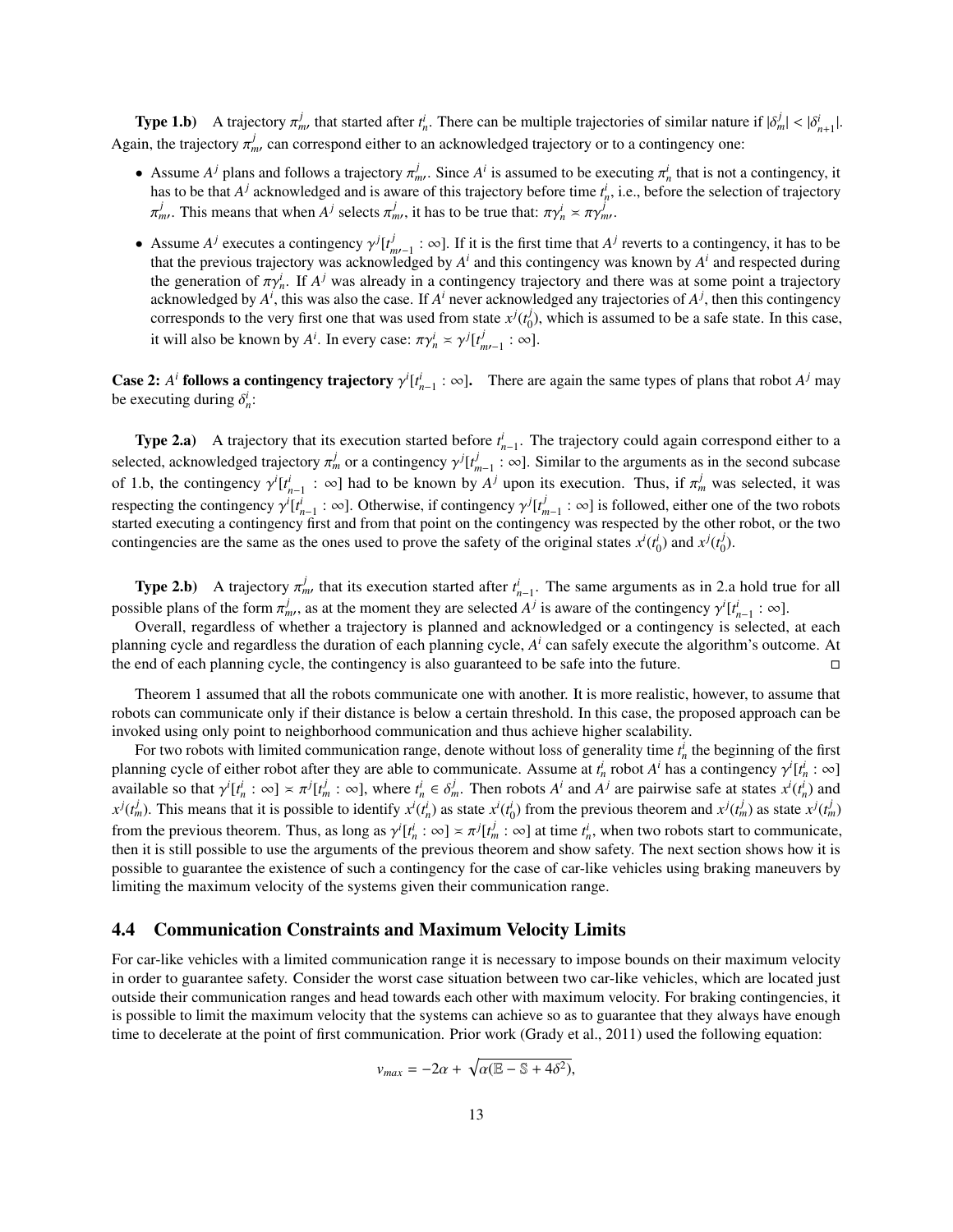where  $\delta$  is the duration of a planning cycle, E is the communication range of the robots, S is the diameter of the robots, and  $\alpha$  is the maximum (de)acceleration the robots can sustain.

The above bound assumed a common and global planning cycle. The maximum velocity in the case of different and dynamic planning cycles is more complex to compute. Analyzing worst case behavior in terms of stopping distance as prior work did is not directly applicable because planning cycles of other agents are not known.

Instead, it is possible to utilize the maximum planning cycle allowed over all robots. A simpler analysis is also sufficient, where it is possible to take only a purely local view. Instead of calculating the stopping distance for each robot, the analysis assumes that each robot has available half of the communication radius to stop in. In this way, each robot can locally reason about its local parameters and still be safe. The only parameter that is assumed known and identical globally is the communication radius and an upper bound on the planning cycle duration. The maximum velocity is thus subject to the following constraint:

$$
v_{max} \cdot \delta_{max} + v_{max} \cdot \delta_{max} + d_{cont} = \frac{\mathbb{E} - \mathbb{S}}{2}
$$
 (4)

Each term on the left hand side is the following:

- 1. The distance that will be traveled in a planning cycle of maximum length at maximum speed while out of communication range  $v_{max} \cdot \delta_{max}$ .
- 2. Another full planning cycle at maximum speed once the robots have communicated. These allows them to have enough time to decide whether to enter into a contingency or compute compatible trajectories  $v_{max} \cdot \delta_{max}$ .
- 3. The distance the robot requires to enter contingency *dcont*.

In the case of the car-like robots modeled in Section 5.1,  $d_{cont} = \frac{v_{max}^2}{2g}$  $\frac{max}{2\alpha}$ , however robots with other dynamics, particularly robots that cannot come to a stop, must instead use a more complex form that takes into account turning radius, size, minimum and maximum velocity as well as acceleration limits. The other option is to simply provide a conservative bound given some maximum worst-case analysis of *dcont*.

This distance must sum to at most half the communication range minus the minimum safety distance between robots, given as the right hand side of the equation. All distances and durations fall in the range  $[0, \infty)$ . Rearranging and solving for *vmax* the following is true:

$$
v_{max} = \frac{\frac{E-S}{2} + d_{cont}}{2\delta_{max}}.
$$

Substituting in the actual dynamics for the car-like system, however, introduces a *vmax* on the right hand side.

$$
v_{max} = \frac{\frac{E-S}{2} + \frac{v_{max}^2}{2\alpha}}{2\delta_{max}}.
$$

Solving again for *vmax* and assuming a positive square root as the negative solution is not physically meaningful, the following bound is obtained:

$$
v_{max} = -2\alpha \delta_{max} + \sqrt{\alpha (\mathbb{E} - \mathbb{S} + 4\alpha \delta_{max}^2)}.
$$

This equation is slightly more complex than the final form used in prior work, but it allows to guarantee a global velocity bound across all robots. Figure 5(a) plots the maximum velocity  $v_{max}$  against the maximum cycle length  $\delta_{max}$ . It shows that the maximum allowed velocity decreases as the allowed range of planning cycles increases to larger  $\delta_{max}$ .

However, a robot's planning cycle may be much less than the maximum. Even when a robot is not aware of its neighbors' planning cycle, it can still decrease the conservatism of this calculation and maintain safety. It may do this by locally calculating its own *vmax* that is greater than the global maximum allowed. The following equation shows the minor changes needed to locally increase *vmax* on a per planning cycle basis, based on using the actual value of the current planning cycle  $\delta$ :

$$
v_{max}\delta + v_{max}\delta_{max} + d_{cont} = \frac{\mathbb{E} - \mathbb{S}}{2}.
$$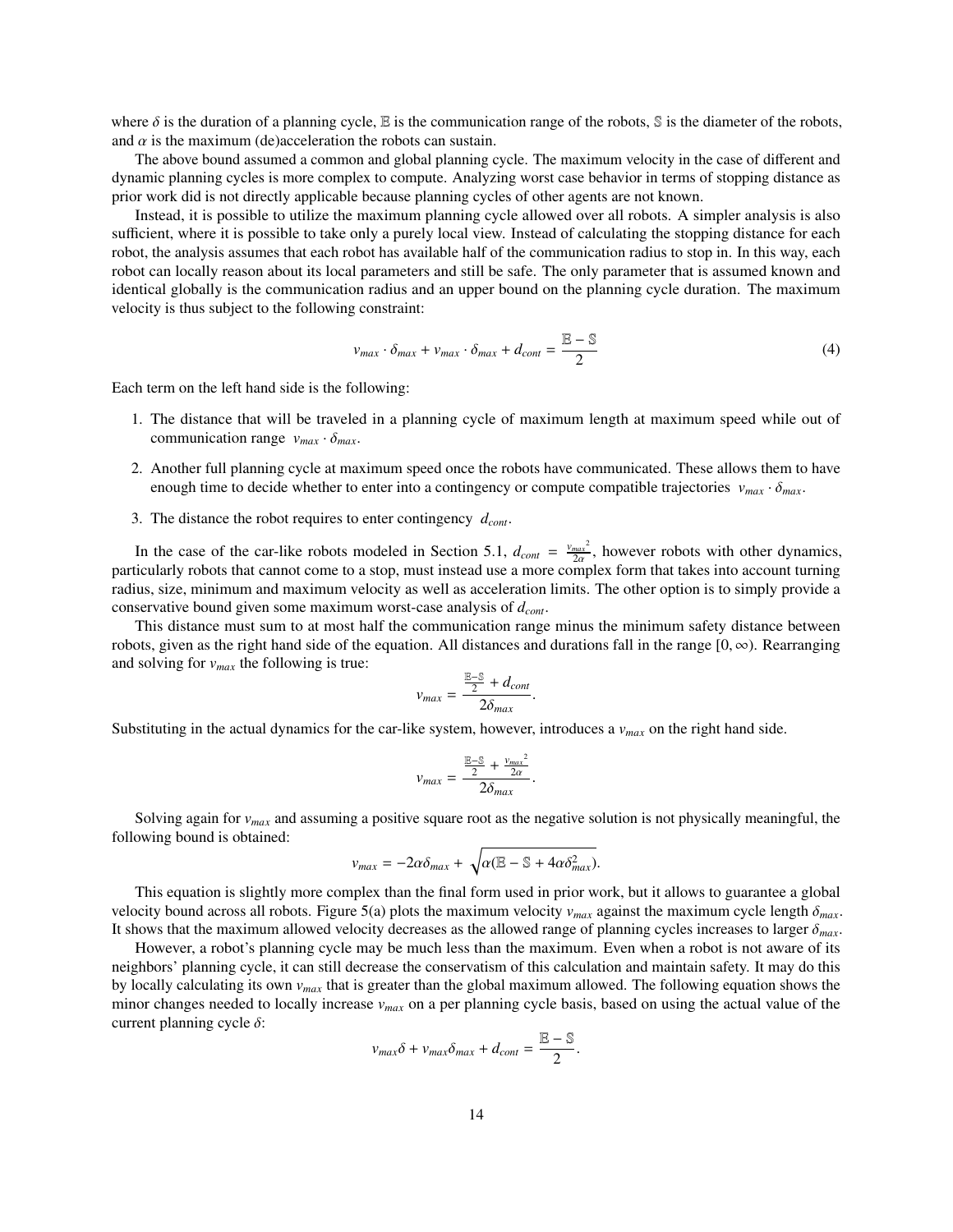

(a) Maximum velocity *vmax* as a function of maximum planning cycle duration in seconds.

(b) Maximum velocity *vmax* as a function of planning cycle duration in seconds, assuming a maximum duration of 5.0s.

Figure 5: Maximum velocity computation.

The equation is identical to the one above except it uses the current planning cycle for the first term. If  $\delta$  is less than the bound δ*max*, then this distance is less than the maximum cycle times the maximum velocity. Therefore, it is possible to make a less conservative approximation of the velocity bound for the system. It is still necessary, however, to assume a certain maximum speed for the entire cycle. The derivation is only slightly different than above and is not repeated, rather the end result is provided:

$$
v_{max} = -\alpha (\delta + \delta_{max}) + \sqrt{\alpha (\mathbb{E} - \mathbb{S} + \alpha (\delta + \delta_{max})^2)}.
$$
 (5)

Figure 5(b) plots  $v_{max}$  with a selected  $\delta_{max}$  of 5.0s. For a varying  $\delta$ , the figure shows that robots can move with a higher velocity if they have a shorter planning cycle.

For the current  $\delta = \delta_{max}$ , the value  $v_{max}$  is the same at the marked point on the graphs. This calculation assumes the worst case for future planning cycles, and could still be refined if the planning cycle duration update rule is taken into account. All experiments, unless specified, use this local per-robot computation for *vmax*.

## 4.5 A Framework for Pairwise Optimization of Paths

In Algorithm 4.1 each robot communicates only a single path to its neighbors. There is no way to detect the existence of a path that might be locally sub-optimal, yet allows a robots' neighbors to make more progress and is therefore better for the system as a whole. This work aims to show that it is feasible to implement a scheme for pairwise optimization using limited communication within the proposed safety framework of Algorithm 4.1. For example, robots can maintain estimates of a global payoff given the choices of their neighbors and try to iteratively improve their local approximation of this global quantity. However, this is complicated by the fact that robots operate on different planning cycles.

The approach considered here is to allow robots to communicate several options to their neighbors and let them provide feedback. In order to enable this, a pairwise optimization step has been introduced. This additional step consists of each robot proposing *several* plans to its neighbors and letting them vote on each plan. The robot then chooses the path which balances its own preference with the preferences from neighboring robots. This addition is completely orthogonal to the safety framework presented here, and as such, it does not affect the safety properties of the system in any way. The main difference is that additional time is required for this communication, i.e., the time parameter  $\epsilon$  in Algorithm 4.1 needs to be larger. Therefore, the system has less time to plan. This is not problematic, however, for the approach in terms of safety and the variable  $\epsilon$  can be considered as a tuning parameter in this case between planning time and coordination time. The smaller the  $\epsilon$  value, the more time each robot has to generate candidate plans and less time to participate in pairwise optimization. The opposite is true for a larger  $\epsilon$  value. However, a robot now receives feedback from its neighbors about several possible paths.

The feedback can be based on the goal of each individual robot. Each robot maintains a local cost map that guides the planner exploration and final plan selection. Instead of choosing the locally optimal plan right away, first a robot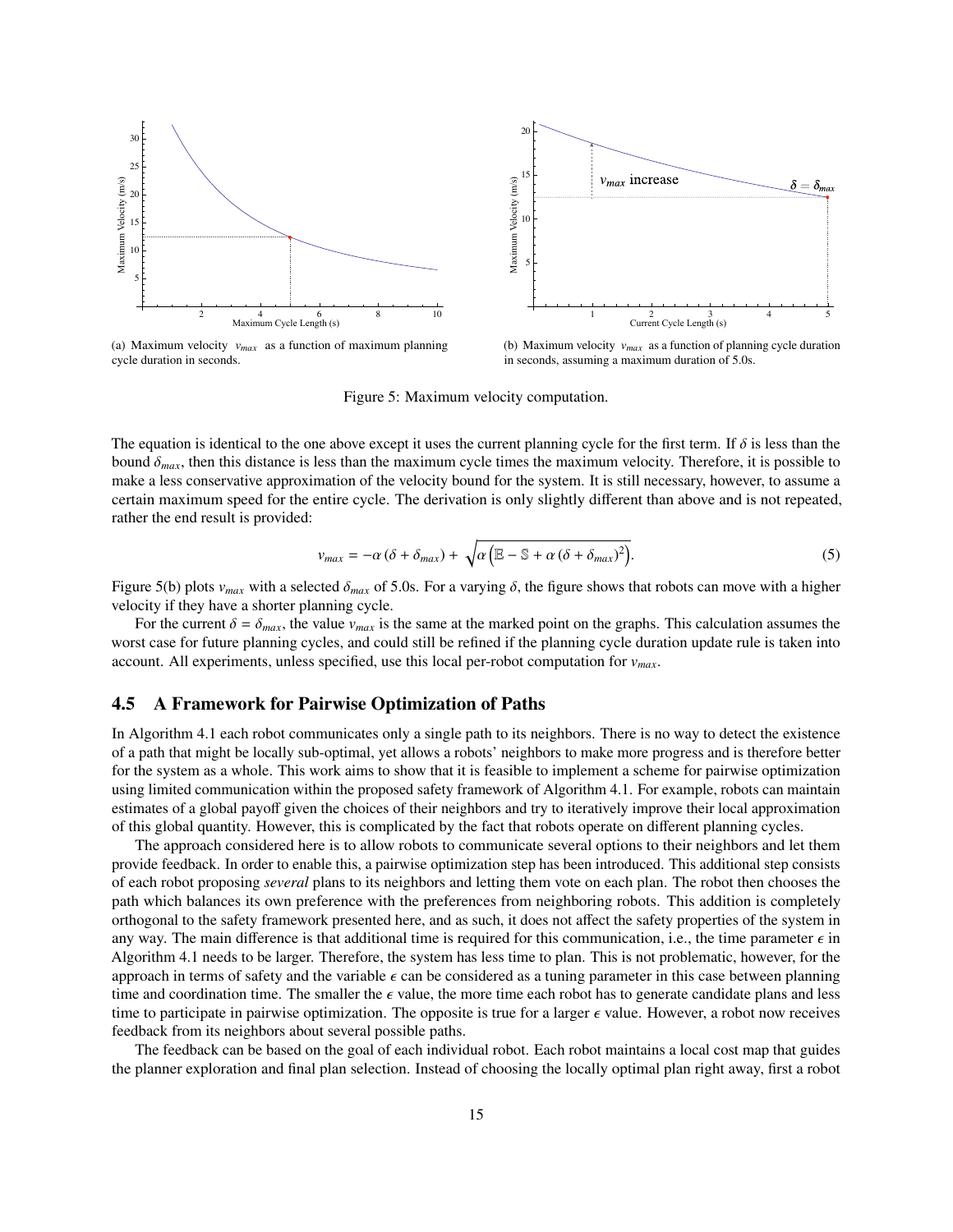polls its neighbors about its top *K* plans. This poll consists of only the Euclidean endpoints of the plans, indicating where the robot would like to travel in the workspace. This was chosen to balance information needed to be able to provide feedback, and keep communication as low as possible.

Upon receipt of a list of endpoints from a neighbor, a robot evaluates each of these endpoints to provide a vote. To do so, it compares these endpoints to the endpoint of its currently executing plan. The exact form of each vote is:

$$
vote = max \left( \frac{(maxVoteDist - distance (evalPoint, currentPlanEndpoint)) maxVote}{maxVoteDist}, 0 \right).
$$

This vote prefers that other robots are at least *maxVoteDist* away from the voting robot. The vote values range from *maxVote* at a distance of 0, linearly down to a vote of 0 at a distance of *maxVoteDist*. Each robot computes a local vote using the local cost map:

> *vote* = − (*costMap*(*inputPoint*) − *costMap*(*currentLocation*)) *max* (*costMap*(*inputPoint*), *costMap*(*currentLocation*)) .

So the local vote is between −1 and 1 and indicates how much progress that plan would make. All incoming votes are averaged, and then a robot casts this local vote as well and adds it to the result. This has the effect of making all neighbor votes combined be equal in magnitude to a robot's local vote.

Any and all messages in this pairwise payoff scheme may be dropped without affecting safety. A robot cannot tell the difference between another robot deciding not to respond to a poll, a dropped poll message, a dropped vote message, and a delayed vote or poll message beyond the time window that a robot accepts votes. In every case that vote simply does not get counted in the plan evaluation, and in the case that a robot gets no votes it chooses the locally optimal plan.

Experimental results showing the effect of enabling this pairwise payoff computation are shown in Section 5.4. All experiments have this pairwise payoff turned on by default unless specified otherwise.

## 4.6 Dynamic Cycles

This section presents an extension of the safety framework as presented in Section 4.1 to prove safety under both different and dynamic planning cycles. This extension showcases the generality of the approach with regard to planning strategy, and emphasizes the benefits of not requiring synchronization in the proposed approach. More significantly, dynamic planning cycles can be used to support a liveness argument, as discussed in Section 6.

The default operation of the vehicles presented in the experimental section is with differing but constant planning cycles. The cycles range from 2s to 5s, assigned as follows.

> Even numbered robots:  $\delta^i = 0.1 \cdot (i \mod 10) + 2$ , Odd numbered robots:  $\delta^i = 0.1 \cdot (i \mod 10) + 4$ .

The scheme provides both very large differences in planning cycle time between the two groups, as well as very small differences within a group. The robots also get random small offsets to their start time, as in previous work (Grady et al., 2011). To test dynamically changing cycle times, the robots are initialized at different points in time and they follow the scheme described above. Each round they also compute an update rule to either increase or decrease their planning cycle:

$$
\delta(n+1) = \begin{cases} \min(\delta(n) + c_1\delta(n), \delta_{max}), & \text{if ProgressMode } \land \neg GoalReached \land \left(\neg MissedAcks \lor \delta(n) < \frac{\delta_{max} + \delta_{min}}{2}\right), \\ \max(\delta(n) - c_2\delta(n), \delta_{min}), & \text{otherwise.} \end{cases}
$$

Here,  $c_1$  and  $c_2$  are two constant scaling factors (set to 0.45 and 0.225, respectively, in the implementation). The update rule states that when progress is not being made, the planning cycle should increase in duration. However, if a robot has reached its goal, the planning cycle should not increase anymore so that the robot maintains its responsiveness and decreases the space×time obstacle that it will impose to its neighbors. The update rule also checks if acknowledgments were missed. If they were, then it is probably the primary cause for lack of progress. In this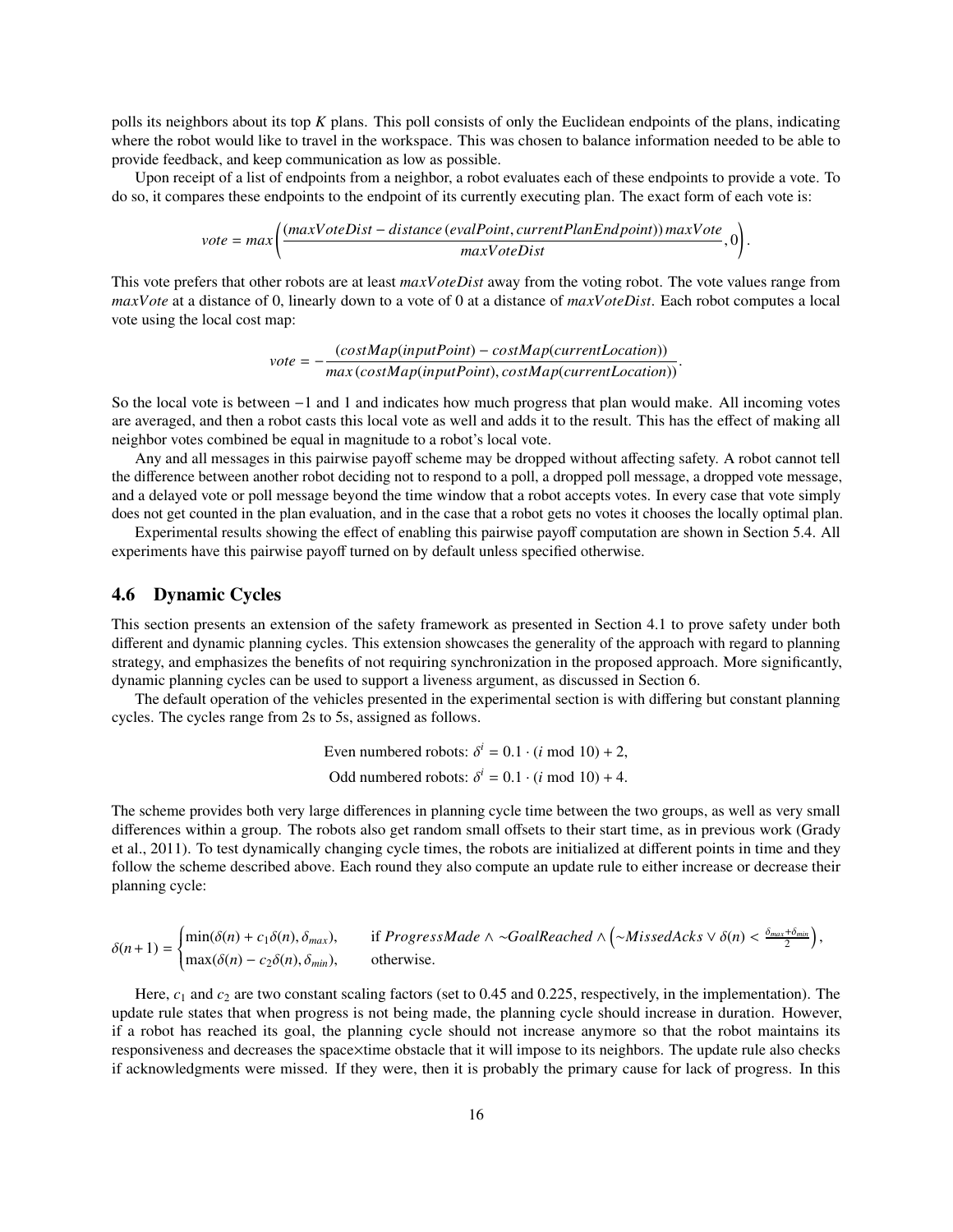case a robot does not increase its planning cycle beyond the average of maximum and minimum values. This again helps the robot's responsiveness to its neighbors. A robot will not be able to make progress if it continues to miss acknowledgments, and the longer planning cycles result in longer plans. The longer plans require more processing on the receiving end, therefore, if a robot is missing acknowledgment messages, it should not increase its planning cycle to the maximum. It is possible that an acknowledgment message was missed simply because a neighboring robot chose not to transmit one. This can happen if it is detected that two neighboring robots are transmitting incompatible plans at the same time. In this case, neither robot will acknowledge the other and both will enter contingency to maintain safety by design. In the future, a negative acknowledgment message is under consideration that will allow robots to differentiate between these two cases.

# 5 Experiments

To validate the theoretical discussion, simulations were conducted. A multi-robot simulator has been developed that runs in parallel, using one core per robot and one core to simulate the world. The experiments were designed to verify the safety of the motion coordination algorithm, measure the efficiency, measure bandwidth requirements, and determine the sensitivity of the performance to a few key parameters. Experiments were run for both car-like and airplane-like vehicles.

## 5.1 Modeled System

The experiments presented in this paper are using the model of a second-order car-like vehicle (Laumond, 1998):

$$
\dot{x} = v \cos \zeta \cos \theta,
$$
  
\n
$$
\dot{y} = v \cos \zeta \sin \theta,
$$
  
\n
$$
\dot{\theta} = v \sin \zeta,
$$
  
\n
$$
\dot{v} = \alpha,
$$
  
\n
$$
\dot{\zeta} = \phi.
$$

Here,  $(x, y)$  denote the car's position,  $\theta$  is the car's orientation, *v* its velocity and  $\zeta$  the steering angle. The controls are  $\alpha$ , the acceleration, and  $\phi$ , the rate of change of the steering angle. Both the state and control parameters are bounded:

$$
|v| < v_{max}, \quad |\zeta| < \zeta_{max} = 0.03, \quad |\alpha| < \alpha_{max} = 7.5, \quad |\phi| < \phi_{max} = 0.025.
$$

All robots have range-limited communication, out to 30% of the total environment width, and a braking maneuver to a full stop for contingency. The maximum velocity is given by Equation 5.

Environments Three simulated environments were used for the experiments:

- 1. An empty environment (Figure 6, left, shown with 32 robots),
- 2. an office environment consisting mainly of fairly wide corridors and open rooms (Figure 6, middle, shown with 16 robots), and
- 3. an intersection environment with two crossing corridors (Figure 6, right, shown with 32 robots).

These environments are presented in approximate order of difficulty. All environments have the same overall size: 1000*m* ×1000*m*. The various experiments tested different numbers of vehicles: 2, 4, 8, 16. The empty and intersection environments were run with 32 robots as well, because start and goal positions could be programmatically assigned. The less structured office environment had all start and goal positions hand-selected. The robots take up 6% of the workspace in the 16 robot experiment. In each environment the robots' goal positions are arbitrarily selected start positions of other robots. Because the obstacles already take up a significant portion of the workspace, for the 32 robot experiments the robot size was halved. This reduces the clutter effects that otherwise dominate the solution times.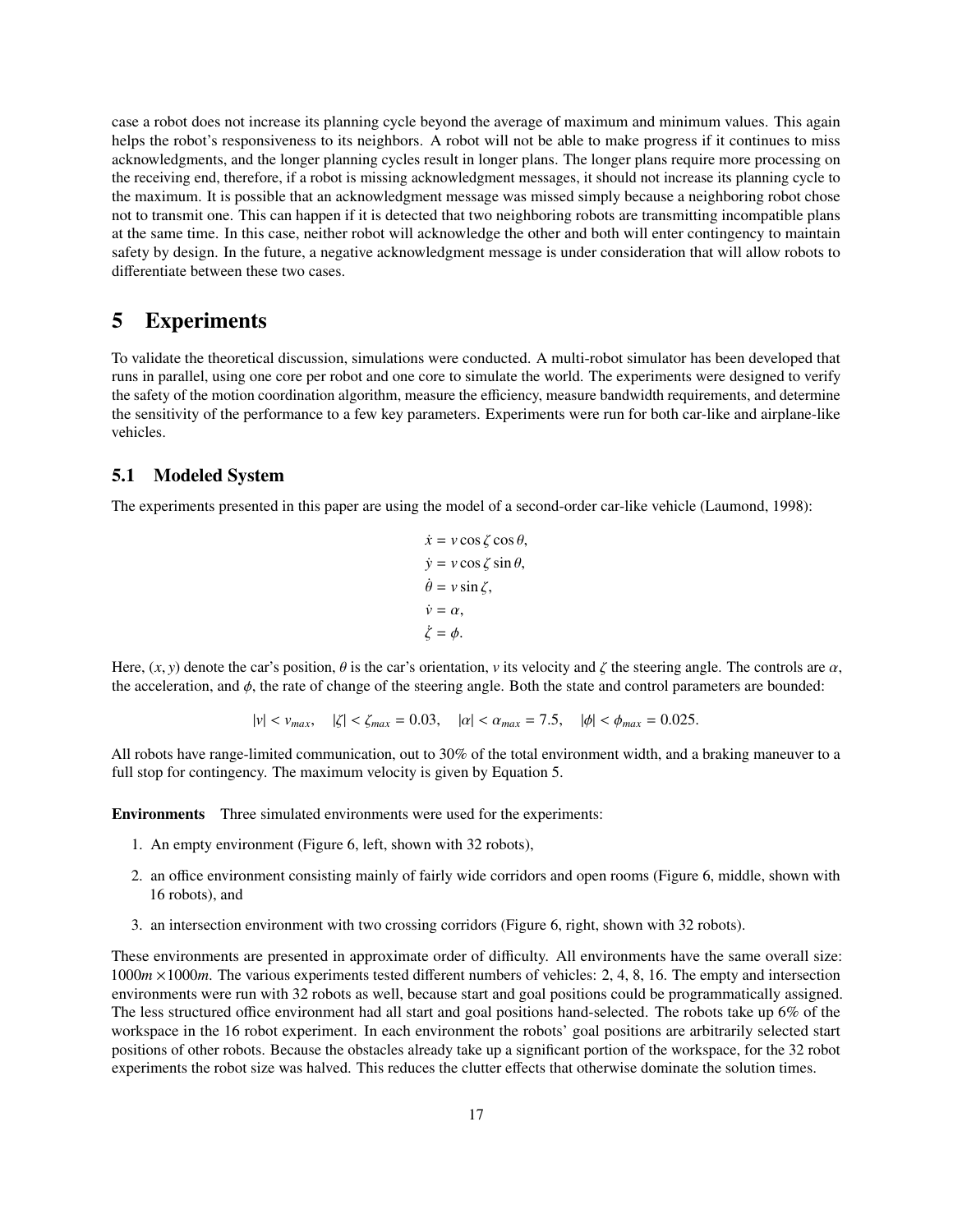

Figure 6: Starting positions for the environments simulated: empty, office, and intersection.



Figure 7: Snapshots from a typical run in the office environment.

The empty environment was the easiest to solve. The office environment was chosen as a gauge for how hard a structured environment can be. An example run is shown in Figure 7. The robots, in their original size  $\mathbb{S}$ , are about  $\frac{1}{5}$ of the size of the hallway. The intersection case seemed to be the hardest to solve, since the robots not only have to navigate through a relatively narrow passage together with their neighbors, but they are all forced to traverse the center, almost simultaneously (see Figures 1 and 8).

Where possible, start and goal locations were kept the same across runs as more robots were added. Experiments for the same number of robots have the same start and goal locations. All experiments were repeated 10 times. In each test, the algorithm ran in real time such that simulation time is equal to execution time.

# 5.2 Implementation Specifics

This section describes some steps to make the implementation of Algorithm 4.1 more efficient computationally. In particular:

- At each step of the "while" loop in Algorithm 4.1 (lines 4–13), the implementation propagates an edge along a tree of trajectories using a sampling-based planner, instead of generating an entire trajectory. If the edge intersects  $t_{n+1}^i$ , the contingency  $\gamma[t_{n+1}^i : \infty]$  is extended from  $x^i(t_{n+1}^i)$ . If the contingency is collision-free and compatible with the messages of neighbors, state  $x^i(t_{n+1}^i)$  is proven safe. Otherwise, it is unsafe and no future expansion of an edge is allowed past  $x^i(t_{n+1}^i)$ . This means that it is not necessary to compute contingencies for parts of the plan that originate at a different point in time other than  $t_{n+1}^i$ .
- The sampling-based expansion of the tree structure of trajectories is biased: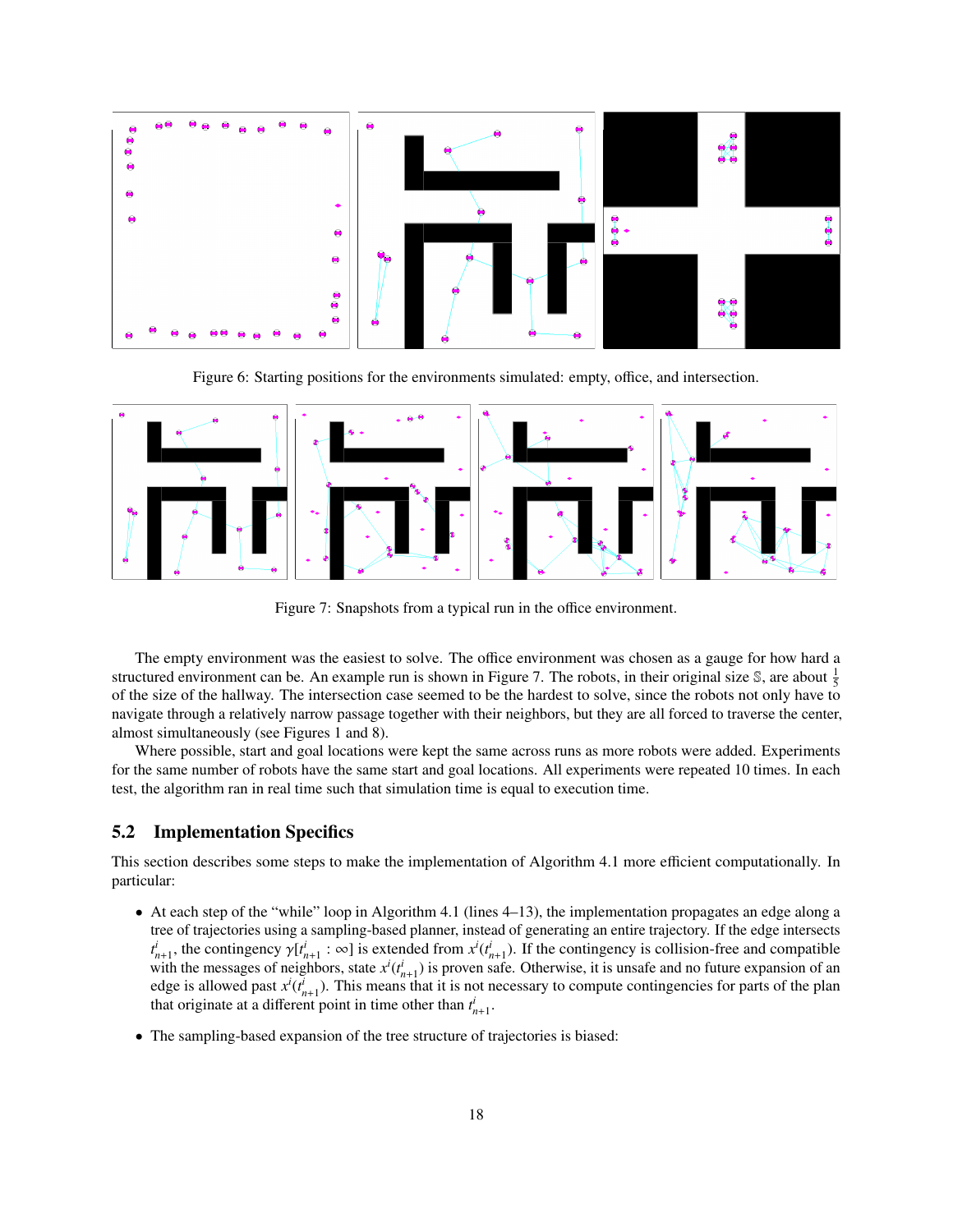

Figure 8: The full trajectory of robot 0. The small diamonds represent the final states of all robots.

- A potential field in the workspace is used to promote the expansion of the tree towards the goal, while still maintaining probabilistic completeness (Bekris and Kavraki, 2007).
- To increase the probability of compatible plans, the tree expansion is biased away from other vehicles. This has a significant effect in the algorithm's performance.

Different sampling-based planners can be easily adapted to be employed in the above framework (LaValle and Kuffner, 2001; Hsu et al., 2002). It is also possible to consider the application of navigation or potential functions (Dimarogonas and Kyriakopoulos, 2007; Philippsen et al., 2008) and lattice-based methods (Pivtoraiko et al., 2009; Likhachev and Ferguson, 2009).

- Once a tree of sufficient size has been expanded, a discrete set of trajectories are extracted from the tree. Instead of checking the compatibility of all possible trajectories Π *<sup>i</sup>* on the tree with the transmitted trajectories of the neighbors, plans on the tree are checked in a greedy best-first fashion until  $K = 15$  trajectories are extracted. The endpoints of the trajectories are required to be distance  $\Im$  (i.e., the robots' size) apart from each other. If no valid trajectories are found by time  $x^i(t_n^i)$ , a contingency  $\gamma^i[t_n^i : \infty]$  is selected for execution. Otherwise, the robot enters the pairwise payoff algorithm, considering the choices of at most a constant number of neighbors.
- In the actual implementation, there is no need to differentiate between  $P_{prev}^{N^i}$  and  $P_{new}^{N^i}$ . Each robot maintains a buffer for messages for each neighbor. As new trajectories are transmitted, they replace the part of old trajectories that has already been executed on the buffer. Assuming no uncertainty, it is easy to identify which part of the past trajectory has been already executed. States are not time-stamped, as no global clock is assumed. This is because the first state along the newly received trajectory must exist on the old trajectory that was actually executed. Note that for each neighbor  $A^j$ , a robot  $A^i$  must always respect two possible trajectories, the current contingency  $\gamma[t_m^j : \infty]$  and the trajectory  $\pi \gamma_n^j$  $\sum_{m+1}^{j}$  acknowledged by  $A^i$ . The implementation emphasizes the constraint that the robots have no access to a global clock and they do not know when each state along a transmitted trajectory is going to be executed.
- The motion coordination algorithm of Section 4 specifies that robots transmit trajectories, i.e., sequences of states. If trajectories are transmitted between robots, then in order to execute the pairwise collision checking operation (lines 12 and 19 in Algorithm 4.1), it is necessary for a robot to know the geometry of its neighbors. Alternatively, and as discussed in Section 5.5, robots can transmit plans (i.e., sequences of controls) instead of trajectories. Plans are advantageous communication-wise because they typically require a smaller amount of information to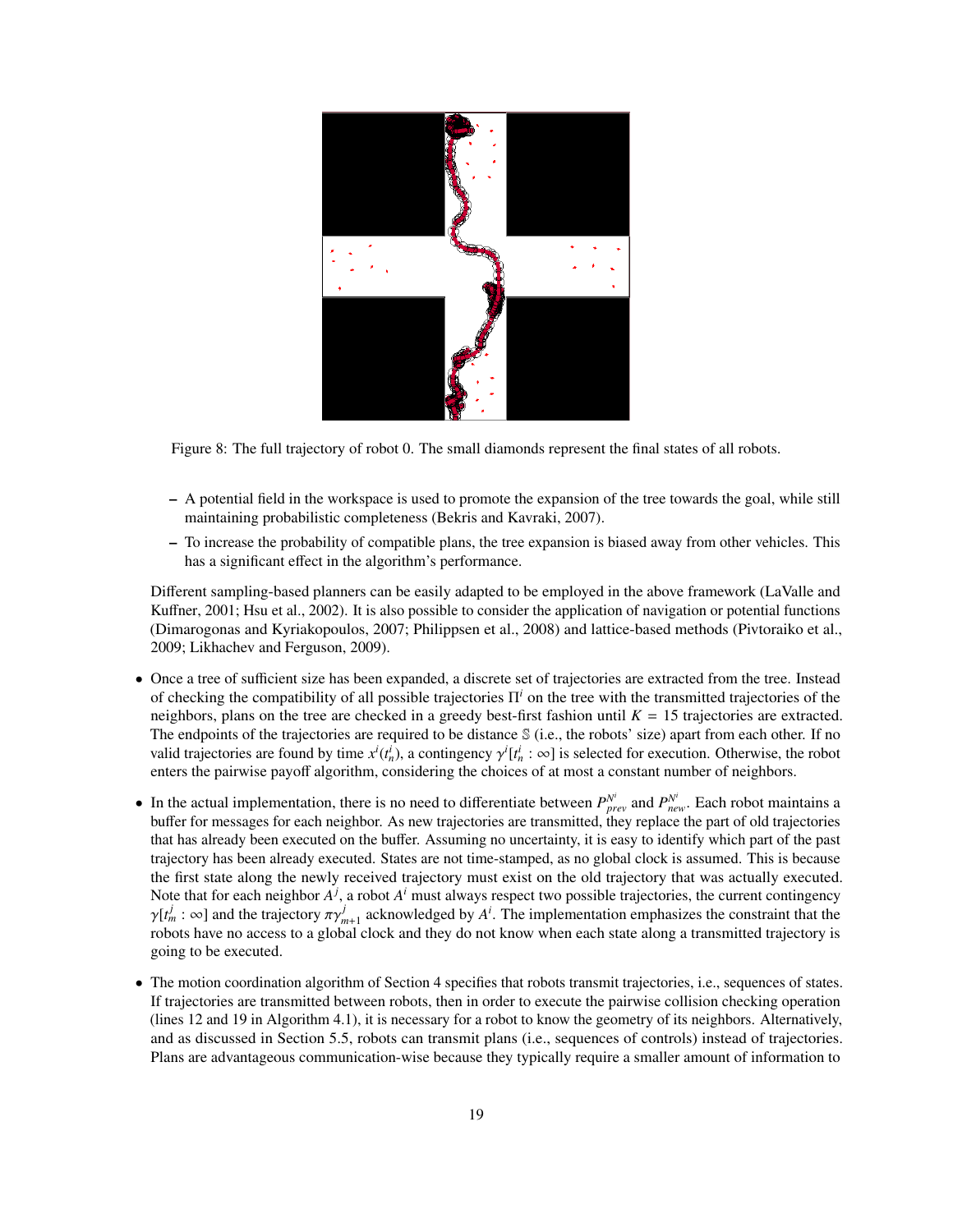

Figure 9: The benefits in safety of the proposed coordination algorithm 4.1 in the case of dynamic cycles that differ between each robot and using the pairwise payoff scheme. The "∗" indicates that the intersection problem could never be completed with 4, 8, and 16 robots without considering contingencies.

be transmitted compared to trajectories. On the other hand, in order to execute the pairwise collision checking, it is necessary to resimulate the trajectory of a neighbor upon the receipt of its plan. This means that in the case that plans are being transmitted, robots need to also know the dynamics of their neighbors. In any case, the algorithm imposes no requirement that all the robots have the same geometry or dynamics. Heterogeneous teams of robots (geometry and dynamics wise) can use this approach to coordinate in a safe manner.

- It is important to note that even in the simulation environment employed for this work, it is difficult to perfectly synchronize the operation of all robots. This shows the importance of considering motion coordination algorithms without the need for synchronization.
- Unlike previous work (Grady et al., 2011) that assumed low latency communication, acknowledgment messages have been enabled in all results presented here. In the case of different and dynamic cycles it is not uncommon for acknowledgment messages to arrive too late but the approach still provides safety guarantees.
- If  $v_{max}$  increases, no part of the tree that was previously generated is invalidated. However, if  $v_{max}$  decreases then an unknown portion of the tree is invalidated. In the implementation, the whole tree is invalidated and planning restarts. This does cause a performance hit, but does not affect the algorithm in any other way. A tree checking strategy that only invalidates the required portions of the planning tree has been considered but not currently implemented.

## 5.3 Evaluation of Safety

To verify that the system implemented truly provides the safety guarantees presented in this paper, two different cases were considered for the algorithm: (i) an implementation without contingencies, (ii) with contingencies. Both implementations had different starting planning cycles, and we would dynamically change them on the fly. If progress was not made, the planning cycles were increased to provide a longer planning horizon. If progress was made, the planning cycle was decreased to take advantage of higher *vmax*. For each type of experiment Figure 9 reports the percentage of successful experiments out of 10 runs per data point. The results presented clearly indicate that enabling contingencies results in a safe system in all cases. Unsurprisingly, the harder intersection scene was solved less often than the empty scene in the experiments without contingencies.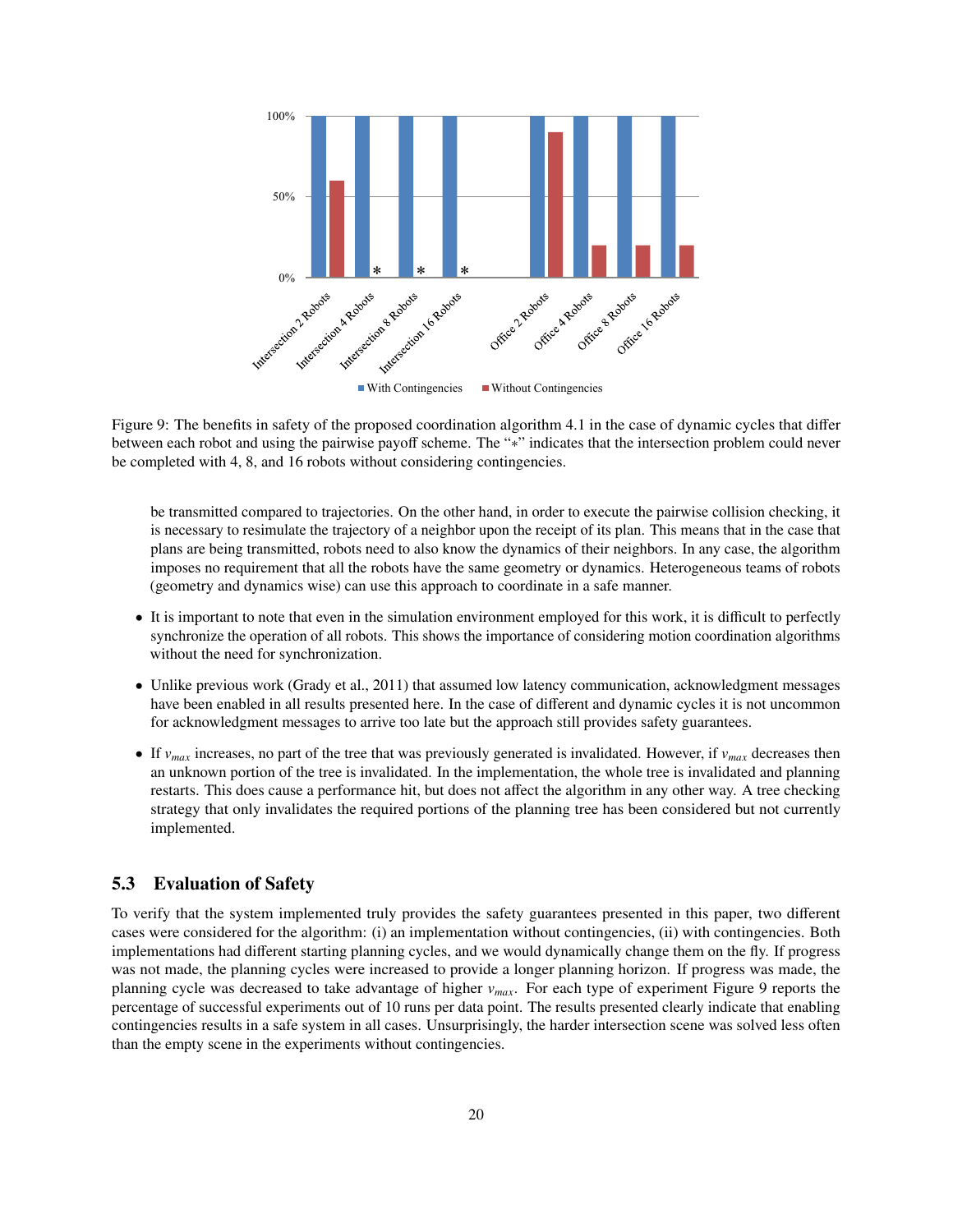

Figure 10: Pairwise payoff performance shown in the intersection environment where robots interact the most, 10 runs per data point. Time is plotted on a log scale.

## 5.4 Efficiency

Once the safety of the approach was confirmed, the focus turned on evaluating the effects of the pairwise payoff scheme on the efficiency. The efficiency is measured by the time it takes for all robots to reach their goal region. Figure 10 indicates that the pairwise payoff scheme helps most when there are more robots and therefore more inter-robot interactions. Robots are sending to their neighbors their top  $K = 15$  plans in the pairwise payoff scheme. At the same time, they are picking trajectories that tend to avoid their neighbors planned paths. Communication costs are bounded by sending the poll message to a bounded set of neighbors. In the experiments presented here, 5 neighbors were polled at most. Although this is only an extremely crude approximation of global payoff, and the task at hand is not explicitly cooperative, it is shown here that the pairwise payoff scheme helps solve the most complex experiments faster.

## 5.5 Communication Costs

Another important measurement for this system is the communication required. Each robot keeps a log of the number of bytes that it is transmitting to each neighbor, and they are aggregated across the entire experiment to determine the average required bandwidth. As implemented in simulation, all robots perform point to point communication rather than utilize broadcast methods. This means that the total number of bytes transmitted is exactly equal to the total bytes received, although, in a hardware implementation broadcast messages would be expected to significantly reduce the transmitted bytes. There are four types of messages being sent in these experiments:

- 1. Plan selections,
- 2. Plan acknowledgments,
- 3. Multi-plan polls,
- 4. Multi-plan votes.

The last two message types are not required if pairwise payoff is not enabled. Because only the endpoints of the plans are transmitted for pairwise payoff, these messages do not make as large a difference in the required bandwidth as might otherwise be expected. The measured average bandwidth used per robot is presented in Figure 11.

Even with pairwise payoff enabled and 32 robots operating in the same environment, less than 1.1kB/s average bandwidth per robot is measured. It is expected that most systems will be limited instead by message latency times. The current real-time simulation framework cannot easily measure or enforce message latency because of the lack of synchronization between robots, however, this may be possible in future work and may provide insight into such possible limitations.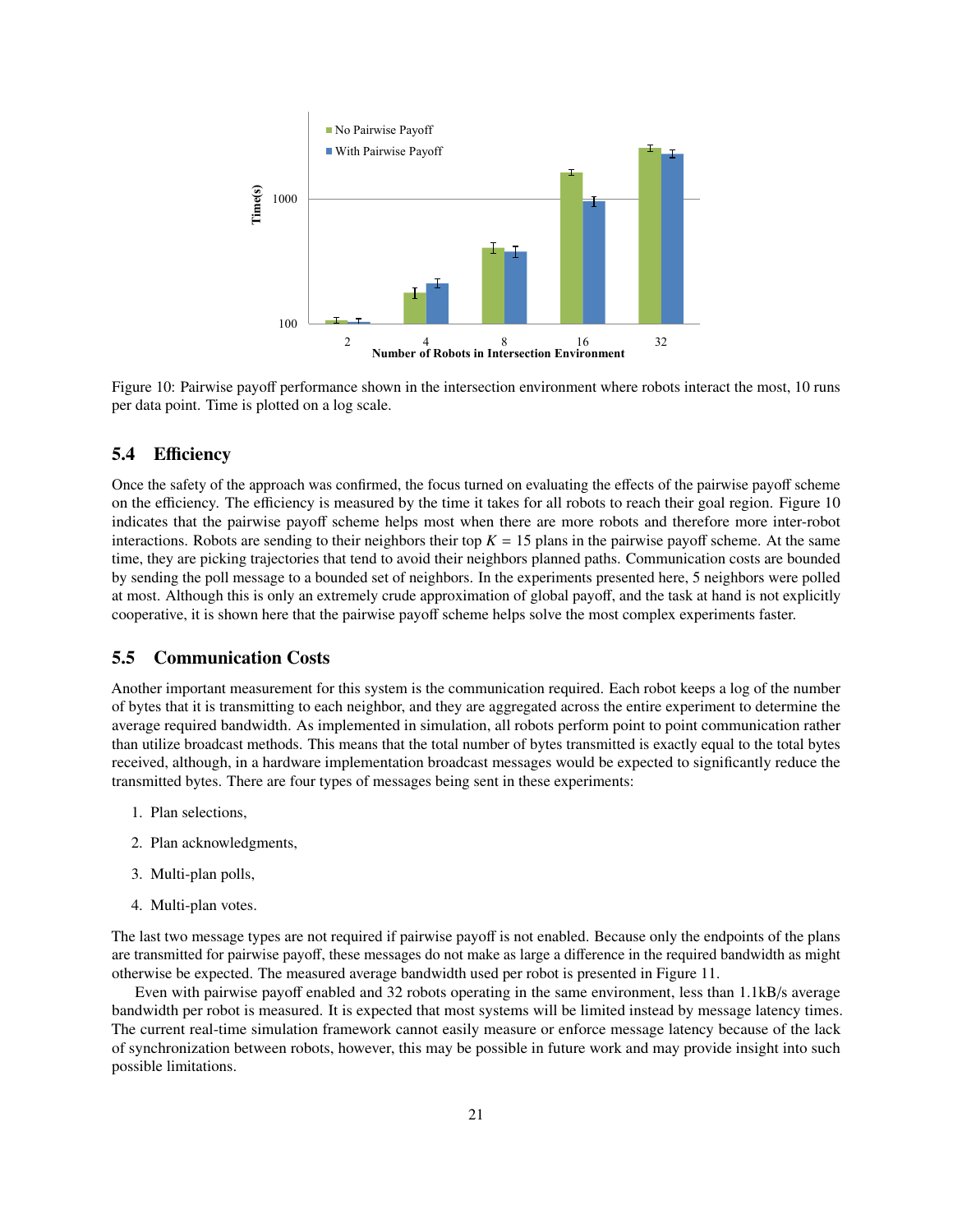

Figure 11: Average bandwidth required for robots to coordinate and find a solution to the decentralized motion planning problem with dynamics. 10 runs per data point.



Figure 12: Planning cycle time has a significant effect on overall solution time in the empty environment. Each data point represents 10 runs.

## 5.6 Parameter Evaluation

This section investigates the effect that two important parameters have on the overall performance of the system. The first is the planning cycle of the robots, which determines the length of time that they have to come up with useful plans, as well as the size of the space×time obstacle their trajectories present to neighboring robots. The second is the communication range of each robot. This determines the number of neighboring robots that each robot communicates with, as well as its maximum velocity as computed in Section 4.4.

Planning Cycle An important parameter for the proposed approach is the duration of the planning cycle. The centralized simulation server was not able to handle cycle times of less than 1 second when more than 16 robots were simulated. Thus, such a duration is not shown here. This is strictly an implementation issue with the simulation and does not relate to the properties of the algorithm. It is expected that the limit in a hardware implementation would be dependent on the communication latency. Figure 12 shows that the average completion time noticeably increases as the duration of a cycle increases. The experiments presented in the previous figures were executed with differing cycle duration per robot, as described in Section 4.6. The faster solution time with shorter planning cycles is expected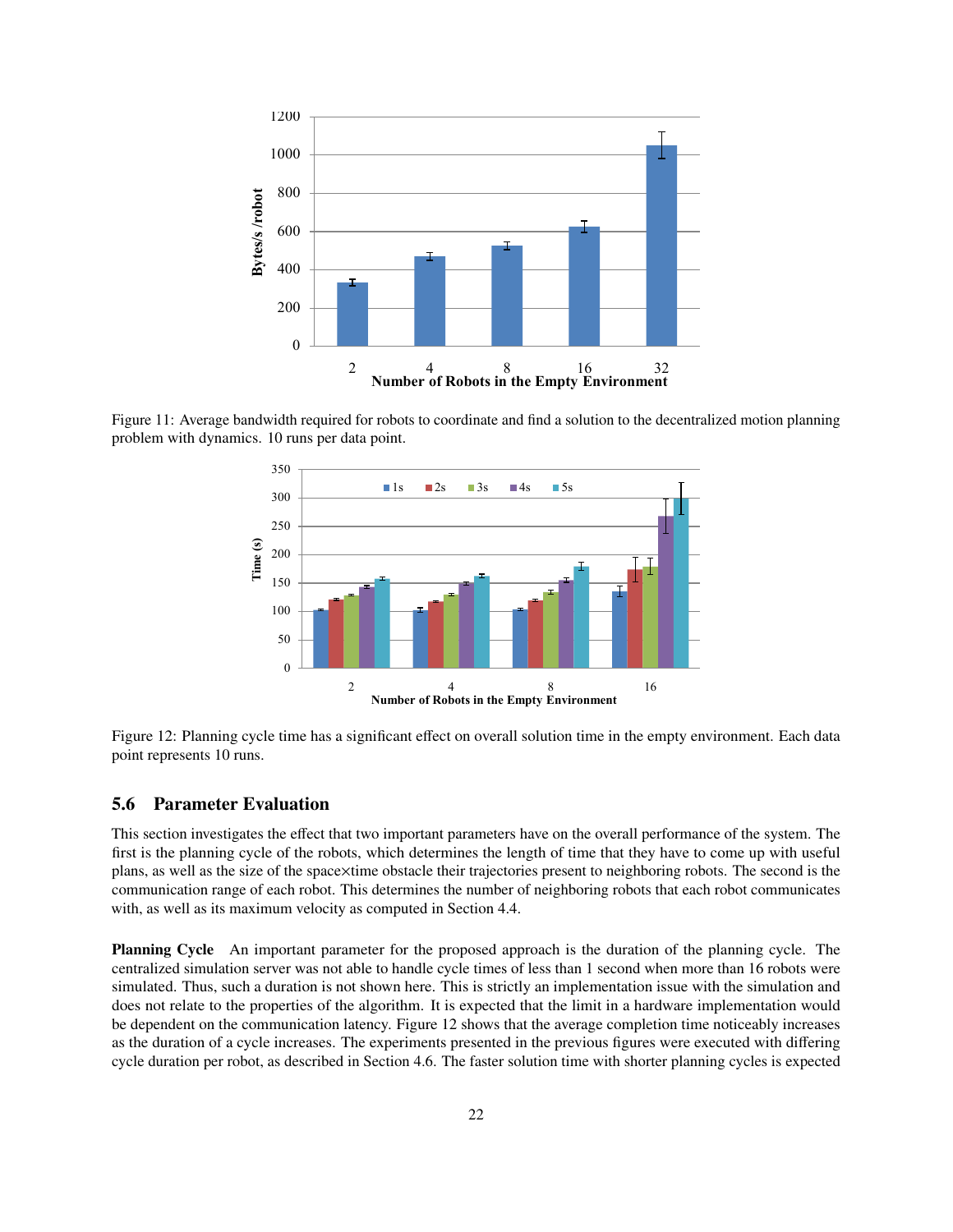

Figure 13: Increasing communication range (in meters) between robots significantly decreases overall solution times. Each data point represents 10 runs. The size of the environment is  $1000m \times 1000m$ .

behavior as the navigation problem in the empty environment is a simple one, and a lower planning cycle time increases *vmax* as well as decreases the space×time obstacles presented by the safety protocol. Both effects lend themselves to shorter solution times.

Communication Range An additional parameter considered in this work was the communication range. As shown in Figure 13, increasing the communication range allows for faster solution time. Again, a longer communication range allows for a larger *vmax*. Given the robot parameters presented, a communication range of 100m provided too low of a *vmax* to allow for a solution. For comparison, all environments measure 1000*m* ×1000*m*. A communication range of 200m caused the planner to approach *vmax* with almost every step and apply a negative acceleration in the very next step. This rapidly oscillating and low average velocity is responsible for the very slow completion time. All experiments other than this one were run with a communication range of 300m: the lowest tested range that provided a reasonable *vmax* for the entire range of planning cycles.

## 5.7 Different System Dynamics

To emphasize the generality of the proposed approach, an airplane-like robot model with a minimum velocity  $v_{min} = 5$ was also used for experimentation. Otherwise, the system follows similar second-order car-like dynamics as those presented in Section 5.1. For this modified system, the braking maneuver is not possible as a contingency. Instead, the airplanes must enter a circular holding pattern. As long as the entire circular trajectory comprising the contingency is collision free, then a robot can continue in the holding pattern for all future times in the worst case. Thus, this is a valid contingency plan and does not violate the minimum velocity of the system.

A new contingency plan means that *vmax* needs to be computed with a different formula, based on a new *dcont*:

$$
d_{cont} = \frac{\pi}{\zeta_{max}} v_{min} + \frac{\zeta_{max}}{\phi_{max}} v_{max} + \frac{v_{max}^2 - v_{min}^2}{2\alpha}
$$

This is a conservative approximation of  $d_{cont}$ . The first term  $(\pi/\zeta_{max})v_{min}$  is an approximation of the forward distance traveled in a semicircle. Assuming  $\zeta = \zeta_{max}$ , it takes  $\pi/\zeta_{max}$  time to traverse the semicircle. The distance traveled is then  $(\pi/\zeta_{max})v_{min}$ , assuming travel at minimum velocity. The second term  $(\zeta_{max}/\phi_{max})v_{max}$  is the time that it takes to get to maximum turning, times the maximum forward speed. The third term is equivalent to the stopping distance, but is instead now a slowing distance to minimum velocity. These distances are not traveled in a straight line direction. Nevertheless, the above computation assumes so and provides a conservative approximation. Substituting this bound for *dcont* in Equation 4 the following results are obtained:

$$
v_{max}\delta + v_{max}\delta_{max} + \frac{\pi}{\zeta_{max}}v_{min} + \frac{\zeta_{max}}{\phi_{max}}v_{max} + \frac{v_{max}^2 - v_{min}^2}{2\alpha} = \frac{\mathbb{E} - \mathbb{S}}{2}.
$$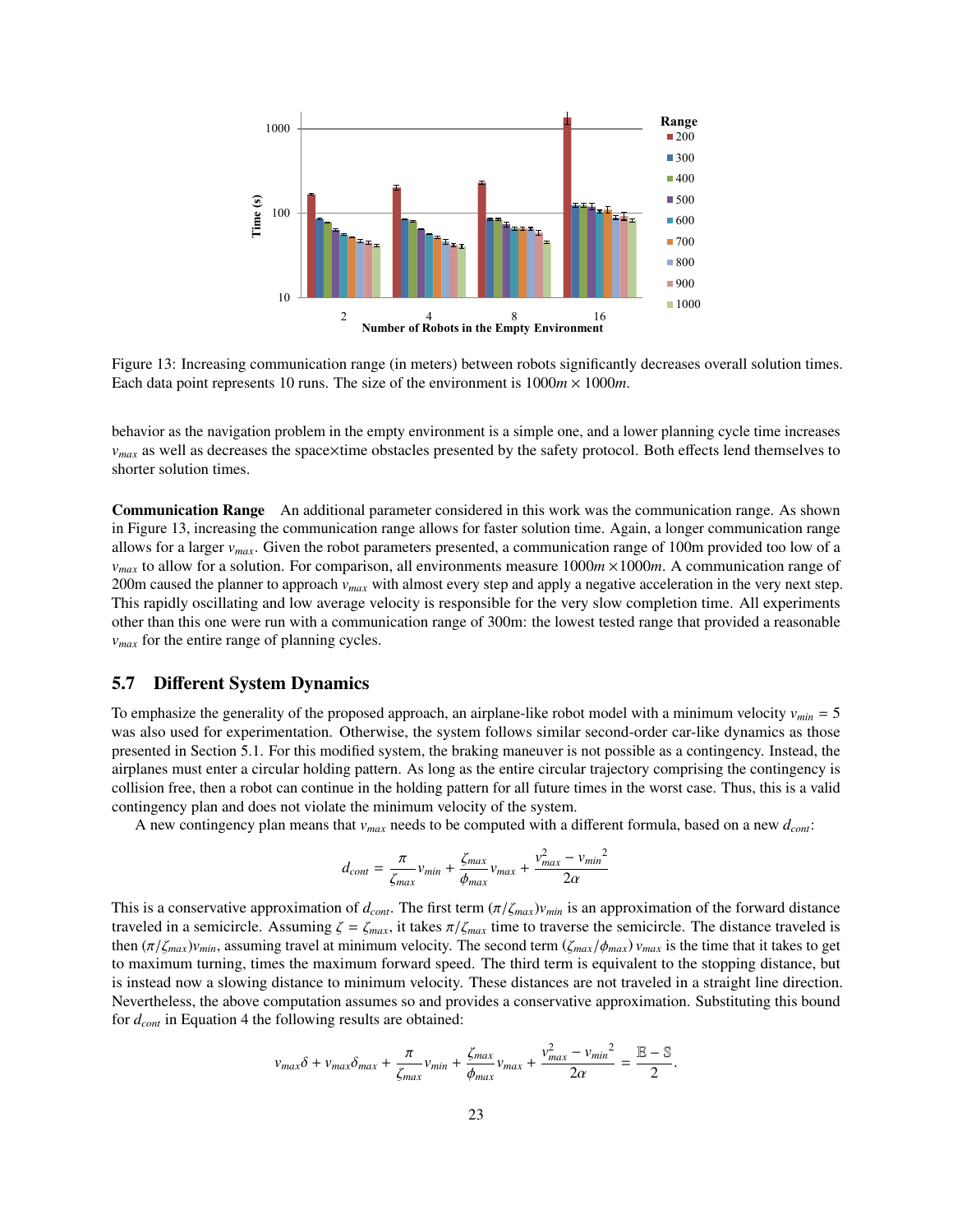Then it is possible to solve for *vmax*:

$$
v_{max} = \frac{1}{\phi_{max} \zeta_{max}} \left[ -\alpha \zeta_{max} (\zeta_{max} + \phi_{max} (\delta_{max} + \delta)) + \sqrt{\zeta_{max}} (\phi_{max}^2 \zeta_{max} v_{min}^2 + \alpha \phi_{max}^2 (\mathbb{E} \zeta_{max} - \mathbb{S} \zeta_{max} - 2\pi v_{min}) + \alpha^2 \zeta_{max} (\zeta_{max} + \phi_{max} (\delta_{max} + \delta))^{2} \right] \cdot
$$

Other than the change in *vmax*, the coordination algorithm can proceed as before without any changes. The planner does not require additional changes either, other than those required to respect the new *vmin*.

While the car-like robots are able to come to a complete stop within 16s, the airplanes need up to 70s to reach their circling holding mode. So the airplanes must reason about  $\delta + 70$  seconds into the future. The collision checking time increases significantly with the length of a trajectory and decreases the responsiveness of robots to incoming messages. Each incoming trajectory must be completely collision checked before it is acknowledged, and the longer collision checking time means that many more acknowledgments are missed due to this additional latency.

Moreover, a simple analysis shows that the system, under the same parameters chosen for the car-like experiments, cannot be safe. In particular, for  $\delta = 5$  the maximum velocity is  $v_{max} = -1.5$ , and  $v_{max} = -2.1$  at  $\delta = 1$ , which clearly is unsatisfiable. Increasing the communication range E to 1000m, the maximum velocity gets to  $v_{max} = 21.4$  for  $\delta = 5$ , or at  $v_{max} = 27.8$  for  $\delta = 1$ . However, this communication range increase means that nearly all robots communicate with all other robots. This exacerbates the collision checking problem described above. In addition to all the computational difficulties incurred by the circular contingencies, start locations that are mutually safe become much harder to find in the case with a minimum velocity due to the comparatively large space×time obstacles that the contingencies cause. To avoid some of the difficulties that arise when differing cycles happen to line up very well and a robot is suddenly inundated with many requests in a short period of time, the cycle time was set to 2.5s for all robots, with varying offsets, as was done in prior work.

Despite the fact that the problem is quite more challenging when it involves systems with minimum positive velocity, it was still possible to run experiments and show safety. Using the parameters specified in the above paragraph for the plane robots, experiments in the office environment were executed successfully. In tests run with 2, 4, and 8 robots, which were repeated 10 times each, the system did not enter ICS at any time and was 100% safe. A graph for these experiments looks similar to that of Fig. 9, i.e., if the proposed scheme is employed, no collisions are observed, otherwise the systems are colliding. However, many of the experiments timed out and did not achieve their goals except for the simpler cases. The performance can potentially be improved by tuning planning parameters for the plane dynamics, and by a more sophisticated implementation of the path compatibility check (which is currently done by an all-against-all check of states along trajectories).

Systems with minimum velocity bounds, such as airplanes, raise an additional safety issue that does not relate to collision avoidance but to fuel. If such a system ends up in a holding pattern for a sufficient amount of time it might run out of fuel. It is possible to consider prioritized schemes that operate on top of the proposed safety framework, which give higher priority to systems with reduced resources, such as fuel, and assist them in making progress. In the general case, however, and for a decentralized approach, it is difficult to guarantee the solution of the motion coordination problem especially within prespecified time limits. This challenge relates to the liveness properties of a motion coordination protocol, which is an issue discussed in the last section of this paper.

# 6 Discussion

This paper presented a fully distributed algorithm for planning under second-order dynamics that does not make any synchronization assumptions about the operation of robots. The algorithm builds on top of a straightforward communication protocol, which, however, is not able to address issues arising due to inevitable collision states (ICS) with obstacles or among robots. This work shows that the proposed distributed algorithm guarantees ICS safety for second-order robots that move purposely in the same environment even if they are operating with dynamically changing planning cycles. The approach builds on top of conservative methods for guaranteeing safety that incorporate contingency trajectories (Fraichard and Asama, 2004; Petti and Fraichard, 2005; Bekris and Kavraki, 2007; Bekris et al., 2007, 2009; Grady et al., 2011). An analysis details the safety guarantees that the algorithm provides if the trajectories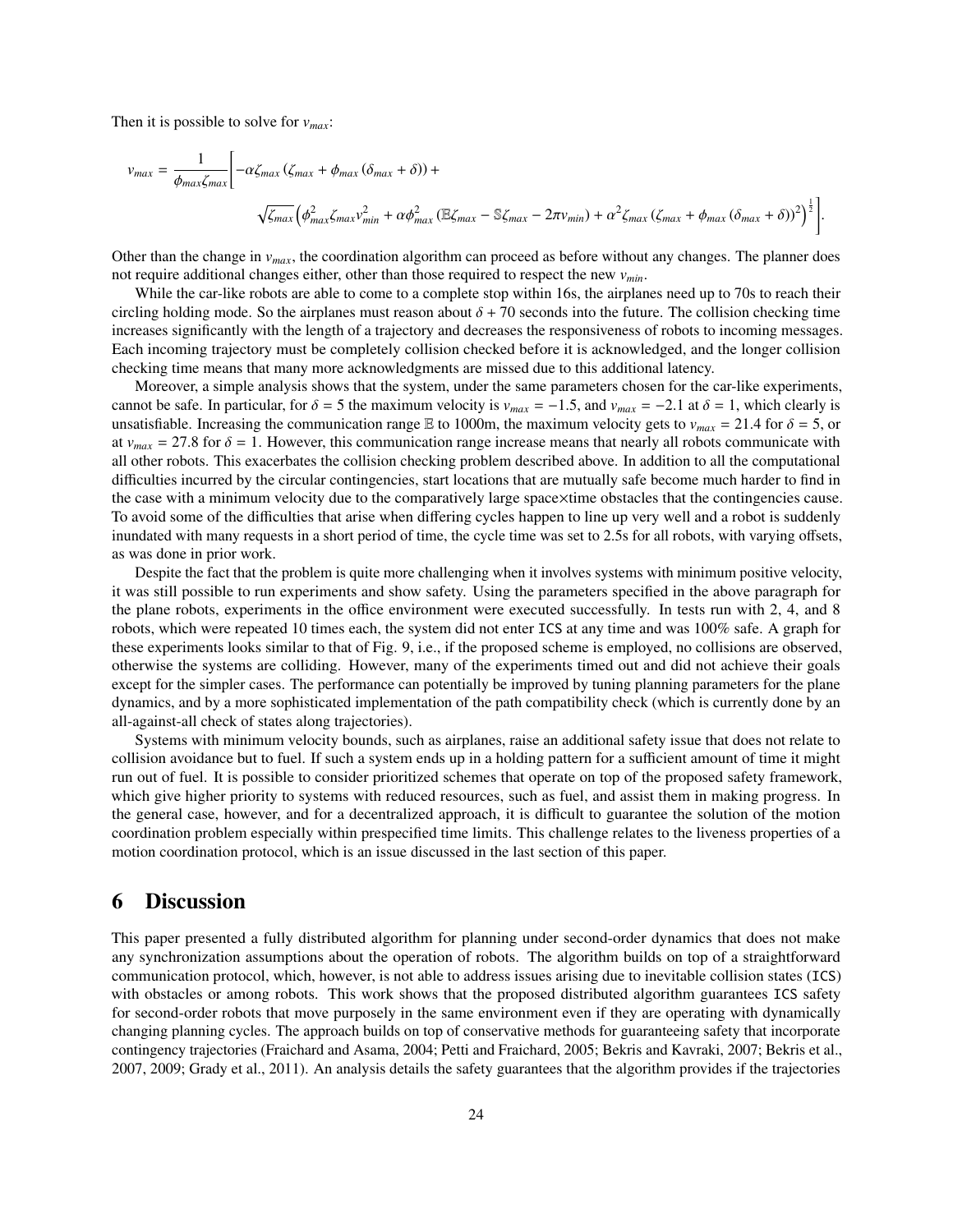are executed as planned and assuming that agents are in safe states once they start communicating. The paper discusses how to guarantee that robots are in safe states when they enter their neighbors' communication range by limiting their maximum velocity. The computation of the maximum velocity requires only local information and adapts to dynamic cycles. A possible way for optimizing the selection of trajectories is presented. This procedure demonstrates that once safety is guaranteed it is possible to consider robot interactions and exchange of additional information so as to improve efficiency. Simulations confirm that the framework indeed provides safety and is scalable and adaptable. In particular, the experiments suggest that the methodology can work with different types of contingency maneuvers.

Liveness issues While this paper focused on safety, an important question relates to liveness and completeness issues. The experimental results suggest that the approach can solve the problems tested for reasonable initial conditions. Nevertheless, the current framework does not guarantee a solution, as either a deadlock or a livelock may arise.

There are multiple aspects of the approach that affect its completeness. First, given that a replanning framework is used, a partial trajectory may not be sufficient to provide a solution. Recent work, however, has shown that for a single robot it is possible to provide probabilistic completeness guarantees within a replanning framework as long as the duration of a planning cycle can be adapted (Hauser, 2010). This was the motivating point for this work to show that safety can be guaranteed when robots adapt their planning cycles on the fly. Thus, a step has already been taken towards the direction of providing the capability to robots to extend their planning horizon when progress is not being made.

Another aspect of the approach that affects completeness is its decentralized nature. While highly desirable in real-world applications and necessary for scalability, the current decentralized solution does not reason in the composite state space of all the robots, which is necessary for completeness. One direction for resolving this issue is to consider a hybrid solution that integrates both decentralized and centralized planning, as in the work on dynamic robot networks (Clark et al., 2003), while also allowing for adaptive cycles (Hauser, 2010). Such a scheme would allow robots to operate in a decentralized manner when they can make progress. When progress is not being made, robots can increase their planning cycles and incorporate a longer planning horizon. If progress is still not being made, robots within a connected network component (i.e., a dynamic robot network) can switch to centralized planning until a solution that makes progress is found. Once the conflict is resolved, the robots can return to their decentralized alternative. Safety must still be guaranteed by the centralized planner if only a partial solution is returned. The contributions of the current paper are still relevant for this hybrid scheme as previous work on dynamic robot networks considered only first-order systems and did not deal with safety challenges. Overall, it is believed that the current method can be adapted to provide probabilistic completeness guarantees. The scalability of the described hybrid scheme that integrates a centralized planner into the current decentralized approach needs to be investigated.

Communication Cost and Alternative Methodologies This work takes a different approach compared to alternatives in the literature, such as control-based (Pallottino et al., 2007) and reactive approaches (Van den Berg et al., 2011), by incorporating communication between the robots. Alternatives often aim to solve motion coordination problems without any communication. On one hand, minimizing communication is indeed an important and desirable objective and provides increased decentralization and scalability. On the other hand, the current work provides the most general framework for guaranteeing safety for different system dynamics and for environments with obstacles. It is important to investigate ways to minimize the amount of communication for the proposed framework. One possible direction is to study the integration of the proposed planning framework with reactive and control-based alternatives. Towards this objective, it is interesting to consider the following: When are reactive methods sufficient for motion coordination and when should planning be considered for such problems? When is it necessary to exchange information between the robots regarding their intent and when information about their current state is sufficient?

Studying the Effects of Unreliable Communication The current framework has been devised so as to be able to deal in principle with latency and dropped messages and has been tested using message-passing communication. Even if acknowledgments are dropped the algorithm still provides safety: the lack of an acknowledgment will force the algorithm to select a contingency plan, which is guaranteed to be safe, as long as two agents have interacted once. Thus, the important requirement is that when two agents enter their respective communication ranges, they must be able to exchange messages.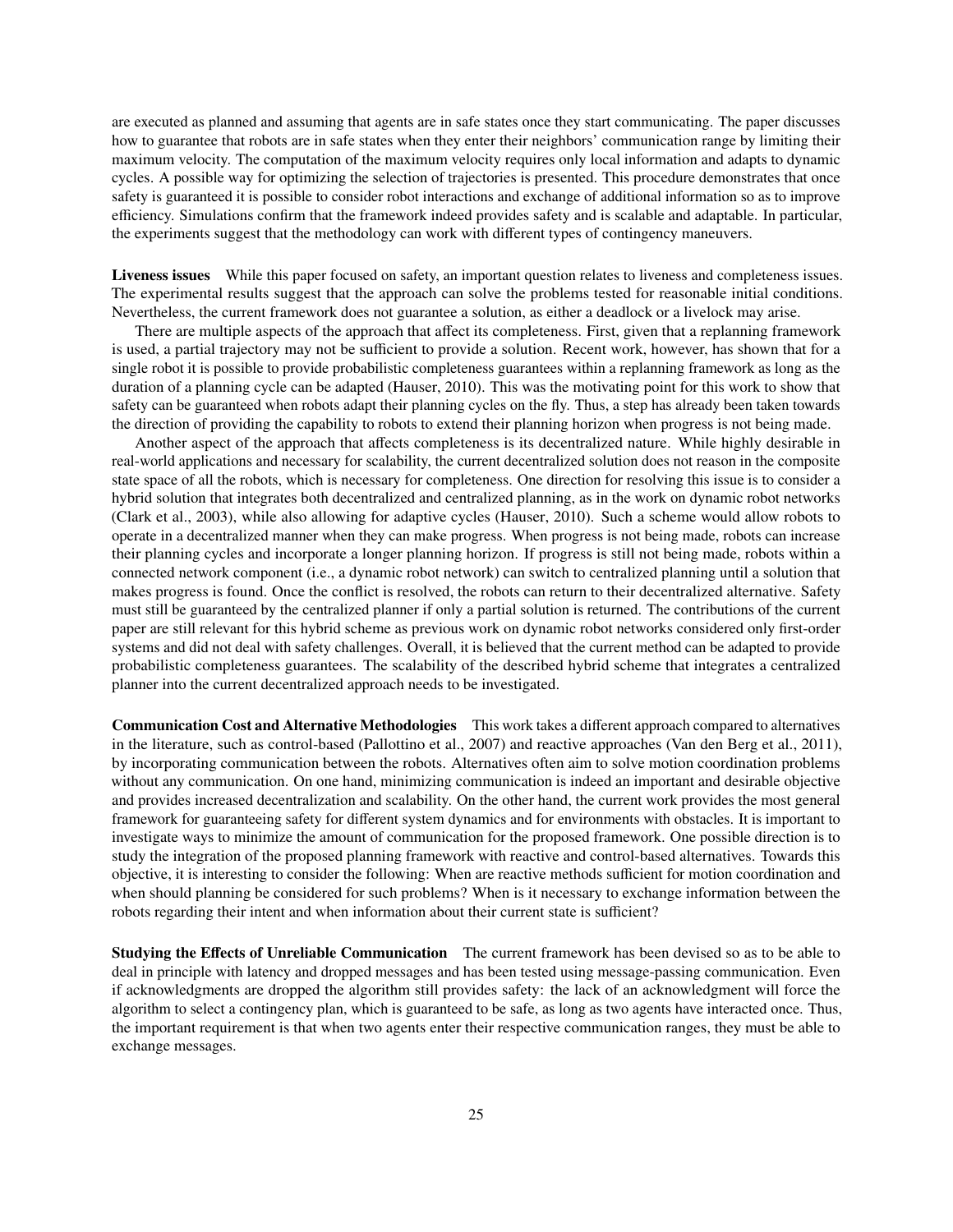Nevertheless, it is important to investigate the robustness of the approach given the limitations of wireless communication, specifically considering the bandwidth, latency, throughput and interference typical for wireless communication. Given the properties of wireless communication, latency is expected to be a more significant problem than bandwidth. In particular, the current experimental setup has considered reliable communication quality within a certain range that is about twice the breaking distance. In real environments this level of performance is rare and dropped communication will affect performance. This will result in an increased selection of contingency plans.

Beyond evaluating the effects of packet loss on the algorithm's performance, it is also interesting to investigate the relevance of "any-com" strategies (Otte and Correll, 2010). Such strategies aim to find an initial solution and then refine it as communication permits. In the "any-com" framework, a reliable communication environment allows better solutions to be found more quickly, but a more challenging one does not prohibit a solution from being found.

Other Directions for Future Work Beyond the above important issues, there are many interesting directions to consider for this line of research, such as the following:

*Improving solution quality:* The focus of this work has not been on the actual planning process for generating candidate trajectories or the pairwise optimization. It is possible to consider multiple alternatives for trajectory generation or pairwise trajectory optimization that will allow higher quality solutions within the proposed framework. Moreover, many aspects of the current approach can become less conservative. For instance, if there is some knowledge of when states in the trajectories are going to occur in time, the pairwise compatibility check (i.e., lines 10-13 and 17-20 in Algorithm 4.1) can become more efficient. In particular, if it is known that robot  $A<sup>j</sup>$  will be at a specific state  $x<sup>j</sup>(t)$  at some point in time *t* during a window *t* ∈ ∆*t*, then only states of other robots that occur during ∆*t* need to be checked for compatibility with  $x^j(t)$  (i.e., whether  $x^i(t) \times x^i(t)$ ). Such information will reduce the state×time obstacle imposed by  $A^j$  to  $A^i$ .

*Dealing with uncertainty:* The current framework assumes that trajectories are executed perfectly. The replanning nature of the approach, however, does allow for adaptability in the case of errors in trajectory execution as the duration of replanning cycles decreases. It is interesting to investigate the robustness of the framework under uncertainty as well as an extension that considers probabilistic versions of safety and operates over distributions in the state space of robots.

*Real-world experiments:* This direction is related to the previous two. Given the focus of the approach on secondorder systems, it is important to experiment with physical systems with interesting dynamics, such as UAVs. Such experiments can verify that ICS between multiple vehicles occur often in practice and that the proposed framework reduces the occurrence of collisions.

*Addressing a variety of tasks:* This work considers robots moving between independent initial and final states. Many other tasks, however, may require a different set of objectives and a level of cooperation between the robots while still requiring safety guarantees. For instance, a team of robots may need to move in an environment so as to explore it, or track an unknown target, or provide coverage. Many such applications may also require from the robots to maintain a communication network and an active link with a base station where information is forwarded to human operators.

*Dealing with additional constraints:* In relation to the previous direction, the safety framework may need to address additional constraints. For instance, if a communication network needs to be maintained, the robots have to treat the loss of connectivity similar to a collision. This is the approach followed in earlier work given the assumption that robots are synchronized (Bekris et al., 2009). Additionally, the robots may have to consider constraints, such as limited fuel. In this case, robots with lower fuel need to be given priorities within the safety framework so that they can proceed faster to their destination. Such constraints are directly related to the issue of liveness. It is in general difficult to provide guarantees for such problem instances.

# Acknowledgements

Work by D. K. Grady, M. Moll and L. E. Kavraki on this paper has been supported in part by the US Army Research Laboratory and the US Army Research Office under grant number W911NF-09-1-0383 and by NSF IIS 0713623, NSF DUE 0920721, and NSF CCF 1018798. D. K. Grady has also been supported by an NSF Graduate Research Fellowship. Work by K. E. Bekris has been supported by NSF CNS 0932423. Experiments were run on equipment obtained by NSF EIA-0216467 and a partnership between Rice University, Sun Microsystems and Sigma Solutions Inc. Any conclusions expressed here are of the authors and do not reflect the views of the sponsors.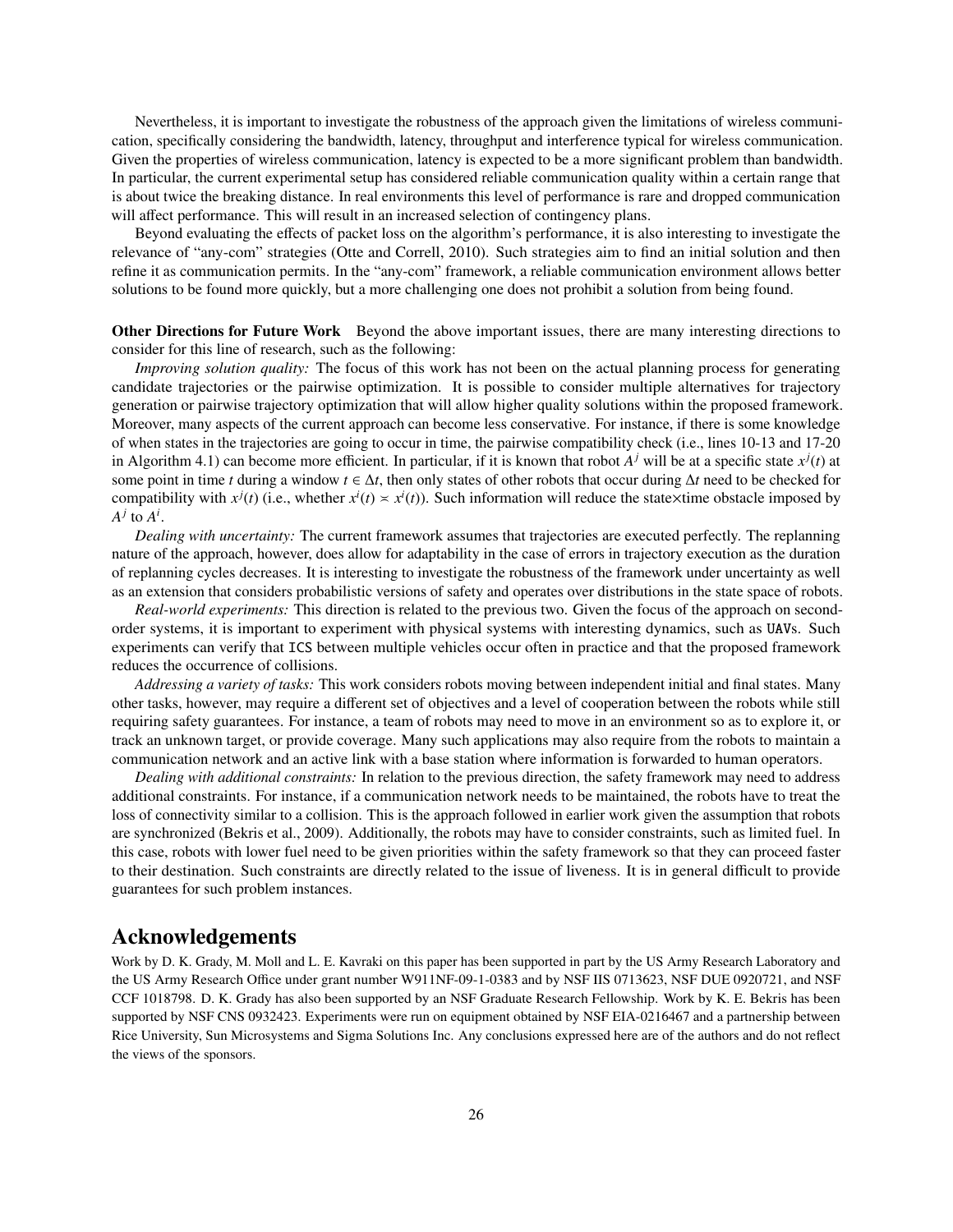# References

- Alami, R., Simeon, T., and Krishna, K. M. (2002). On the influence of sensor capacities and environment dynamics onto collision-free motion plans. In *IEEE*/*RSJ Intl. Conf. on Intelligent Robots and Systems*, pages 2395–2400.
- Azarm, K. and Schmidt, G. (1997). Conflict-free Motion of Multiple Mobile Robots based on Decentralized Motion Planning and Negotiation. In *IEEE Intern. Conference on Robotics and Automation*, pages 3526–3533.
- Bekris, K. E. and Kavraki, L. E. (2007). Greedy but safe replanning under kinodynamic constraints. In *IEEE Intl. Conf. on Robotics and Automation*, pages 704–710.
- Bekris, K. E., Tsianos, K., and Kavraki, L. E. (2009). Safe and distributed kinodynamic replanning for vehicular networks. *Mobile Networks and Applications*, 14(3):292–308.
- Bekris, K. E., Tsianos, K. I., and Kavraki, L. E. (2007). A decentralized planner that guarantees the safety of communicating vehicles with complex dynamics that replan online. In *IEEE*/*RSJ International Conference on Intelligent Robots and Systems (IROS)*, pages 3784–3790.
- Bennewitz, M., Burgard, W., and Thrun, S. (2002). Finding and optimizing solvable priority schemes for decoupled path planning techniques for teams of mobile robots. *Robotics and Autonomous Systems*, 41(2):89–99.
- Brock, O. and Khatib, O. (1999). High-speed navigation using the global dynamic window approach. In *IEEE Intl. Conf. on Robotics and Automation*, pages 341–346, Detroit, MI, USA.
- Bruce, J. R. and Veloso, M. M. (2006). Safe multirobot navigation within dynamics constraints. *Proc. IEEE*, 94(7):1398– 1411.
- Chan, N., Kuffner, J. J., and Zucker, M. (2008). Improved motion planning speed and safety using regions of inevitable collision. In *17th Symposium on Robot Design, Dynamics, and Control (RoManSy'08)*, pages 103–114.
- Clark, C., Rock, S., and Latombe, J.-C. (2003). Motion planning for multi-robot systems using dynamic robot networks. In *IEEE Intl. Conf. on Robotics and Automation*, pages 4222–4227, Taipei, Taiwan.
- Dimarogonas, D. V. and Kyriakopoulos, K. J. (2007). Decentralized navigation functions for multiple robotic agents with limited sensing capabiliites. *Journal of Intelligent and Robotic Systems*, 48(3):411–433.
- Du Toit, N. E. and Burdick, J. W. (2010). Robotic motion planning in dynamic, cluttered, uncertain environments. In *IEEE Intl. Conf. on Robotics and Automation*, pages 966–973.
- Earl, M. and D'Andrea, R. D. (2005). Iterative MILP Methods for Vehicle Control Problems. *IEEE Trans. Robotics*, 21:1158–1167.
- Erdmann, M. A. and Lozano-Pérez, T. (1987). On multiple moving objects. *Algorithmica*, 2(1):477–521.
- Ferguson, D., Kalra, N., and Stentz, A. (2006). Replanning with rrts. In *Proc. of the IEEE International Conference on Robotics and Automation (ICRA)*, pages 1243–1248, Orlando, FL.
- Fiorini, P. and Shiller, Z. (1998). Motion planning in dynamic environments using velocity obstacles. *Intl. J. Robotics Research*, 17(7):760–772.
- Fox, D., Burgard, W., and Thrun, S. (1997). The dynamic window approach to collision avoidance. *IEEE Robotics and Automation Magazine*, 4(1):23–33.
- Fraichard, T. (2007). A short paper about motion safety. In *IEEE Intl. Conf. on Robotics and Automation*, pages 1140–1145, Rome, Italy.
- Fraichard, T. and Asama, H. (2004). Inevitable collision states: A step towards safer robots? *Advanced Robotics*, 18(10):1001–1024.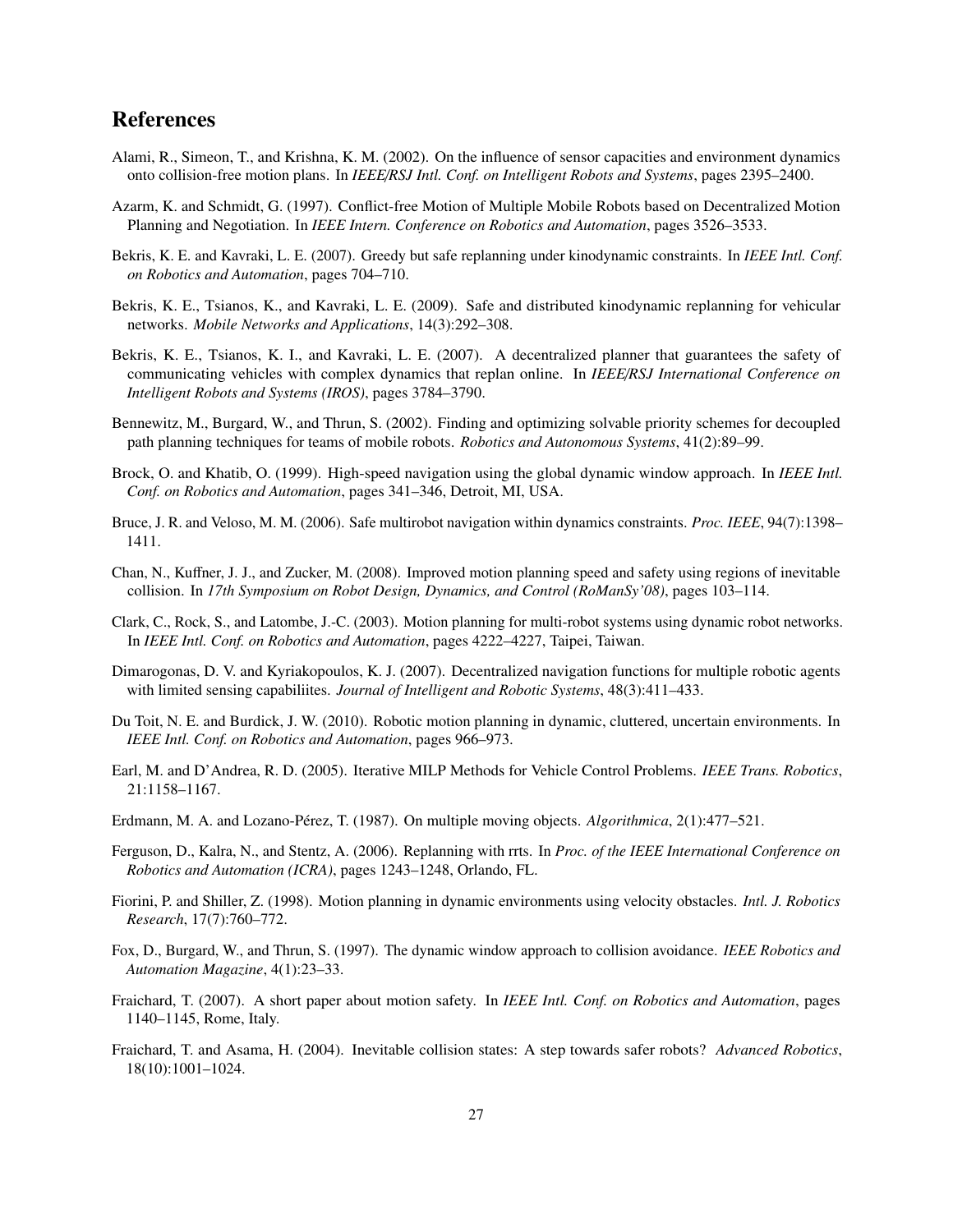- Frazzoli, E., Dahleh, M., and Feron, E. (2002). Real-time motion planning for agile autonomous vehicles. *AIAA Journal of Guidance, Control and Dynamics*, 25(1):116–129.
- Ghosh, R. and Tomlin, C. J. (2000). Maneuver design for multiple aircraft conflict resolution. In *Proc. American Control Conference*, Chicago, IL.
- Grady, D. K., Bekris, K. E., and Kavraki, L. E. (2011). Asynchronous distributed motion planning with safety guarantees under second-order dynamics. In *Algorithmic Foundations of Robotics IX*, volume 68, pages 53–70.
- Hauser, K. (2010). Adaptive time stepping in real-time motion planning. In *Workshop on the Algorithmic Foundations of Robotics*.
- Hsu, D., Kindel, R., Latombe, J.-C., and Rock, S. (2002). Randomized kinodynamic motion planning with moving obstacles. *Intl. J. Robotics Research*, 21(3):233–255.
- Kalisiak, M. and Van de Panne, M. (2007). Faster motion planning using learned local viability models. In *IEEE Intl. Conf. on Robotics and Automation*, pages 2700–2705, Rome, Italy.
- Kant, K. and Zucker, S. (1986). Towards efficient trajectory planning: The path-velocity decomposition. *Intl. J. Robotics Research*, 5(3):72–89.
- Lalish, E. and Morgansen, K. (2008). Decentralized reactive collision avoidance for multivehicle systems. In *IEEE Conf. on Decision and Control*, pages 1218–1224.
- Lamiraux, F., Bonnafous, D., and Lefebvre, O. (2004). Reactive path deformation for nonholonomic mobile robots. *IEEE Trans. Robotics*, 20(6):967–977.
- Large, F., Laugier, C., and Shiller, Z. (2005). Navigation among moving obstacles using the NLVO: Principles and applications to intelligent vehicles. *Autonomous Robots*, 19(2):159–171.
- Laumond, J.-P., editor (1998). *Robot Motion Planning and Control*. Lectures Notes in Control and Information Sciences 229. Springer.
- LaValle, S. M. and Hutchinson, S. (1998). Optimal motion planning for multiple robots having independent goals. *IEEE Trans. Robotics and Automation*, 14(6):912–925.
- LaValle, S. M. and Kuffner, J. J. (2001). Randomized kinodynamic planning. *Intl. J. Robotics Research*, 20(5):378–400.
- Li, W. and Cassandras, C. (2006). A cooperative receding horizon controller for multi-vehicle uncertain environments. *IEEE Trans. Automatic Control*, 51(2):242–257.
- Li, Y., Gupta, K., and Payandeh, S. (2005). Motion planning of multiple agents in virtual environments using coordination graphs. In *IEEE Intl. Conf. on Robotics and Automation*, pages 378–383.
- Likhachev, M. and Ferguson, D. (2009). Planning long dynamically feasible maneuvers for autonomous vehicles. *Intl. J. Robotics Research*, 28(8):933–945.
- Loizu, S., Dimarogonas, D., and Kyriakopoulos, K. (2004). Decentralized feedback stabilization of multiple nonholonomic agents. In *IEEE Intl. Conf. on Robotics and Automation*, volume 3, pages 3012–3017.
- Lumelsky, V. J. and Harinarayan, K. R. (1997). Decentralized motion planning for multiple mobile robots: The cocktail party model. *Autonomous Robots*, 4(1):121–135.
- Martinez-Gomez, L. and Fraichard, T. (2009). Collision avoidance in dynamic environments: An ICS-based solution and its comparative evaluation. In *IEEE Intl. Conf. on Robotics and Automation*, pages 100–105, Kobe, Japan.
- O'Donnell, P. and Lozano-Perez, T. (1989). Deadlock-free and collision-free coordination of two robot manipulators. In *IEEE Intl. Conf. on Robotics and Automation*, pages 484–489.